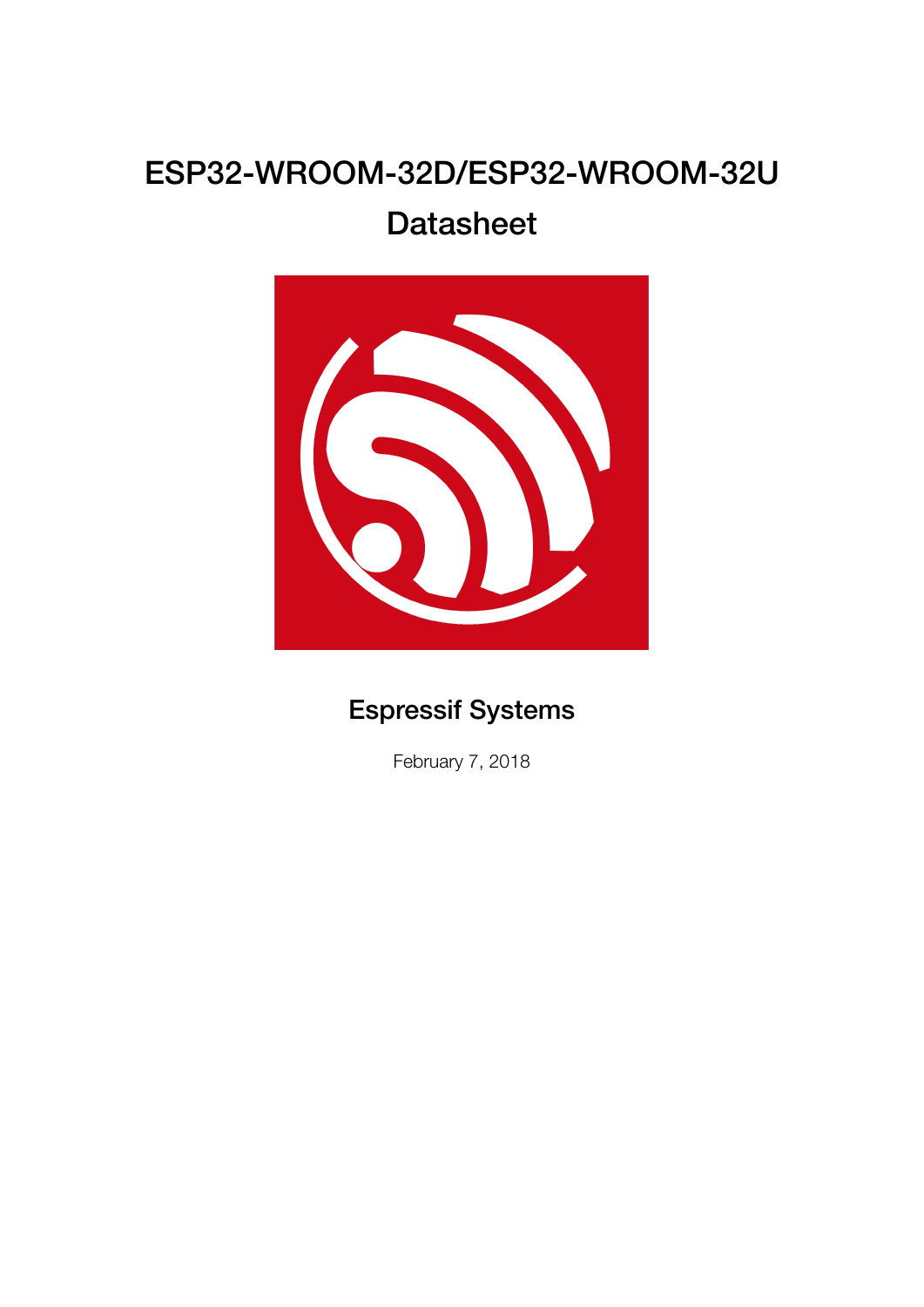# About This Guide

This document provides the specifications for the ESP32-WROOM-32D/ESP32-WROOM-32U module.

### Release Notes

| Date    | Version | Release notes                                                |
|---------|---------|--------------------------------------------------------------|
|         | V1.1    | Updated Chapter 6 Schematics.                                |
|         |         | Deleted description of low-noise amplifier.                  |
| 2018.02 |         | Replaced the module name ESP-WROOM-32D with ESP32-WROOM-32D. |
|         |         | Added information about module certification in Table 3.     |
|         |         | Updated the description of eFuse bits in Section 3.1.        |
| 2017.11 | V1.0    | First release.                                               |

## Documentation Change Notification

Espressif provides email notifications to keep customers updated on changes to technical documentation. Please subscribe here.

## **Certifi[cati](http://espressif.com/en/subscribe)on**

Download certificates for Espressif products from here.

## Disclaimer and Copyright Notic[e](http://espressif.com/en/certificates)

Information in this document, including URL references, is subject to change without notice. THIS DOCUMENT IS PROVIDED AS IS WITH NO WARRANTIES WHATSOEVER, INCLUDING ANY WARRANTY OF MERCHANTABIL-ITY, NON-INFRINGEMENT, FITNESS FOR ANY PARTICULAR PURPOSE, OR ANY WARRANTY OTHERWISE ARISING OUT OF ANY PROPOSAL, SPECIFICATION OR SAMPLE.

All liability, including liability for infringement of any proprietary rights, relating to use of information in this document is disclaimed. No licenses express or implied, by estoppel or otherwise, to any intellectual property rights are granted herein. The Wi-Fi Alliance Member logo is a trademark of the Wi-Fi Alliance. The Bluetooth logo is a registered trademark of Bluetooth SIG.

All trade names, trademarks and registered trademarks mentioned in this document are property of their respective owners, and are hereby acknowledged.

Copyright © 2018 Espressif Inc. All rights reserved.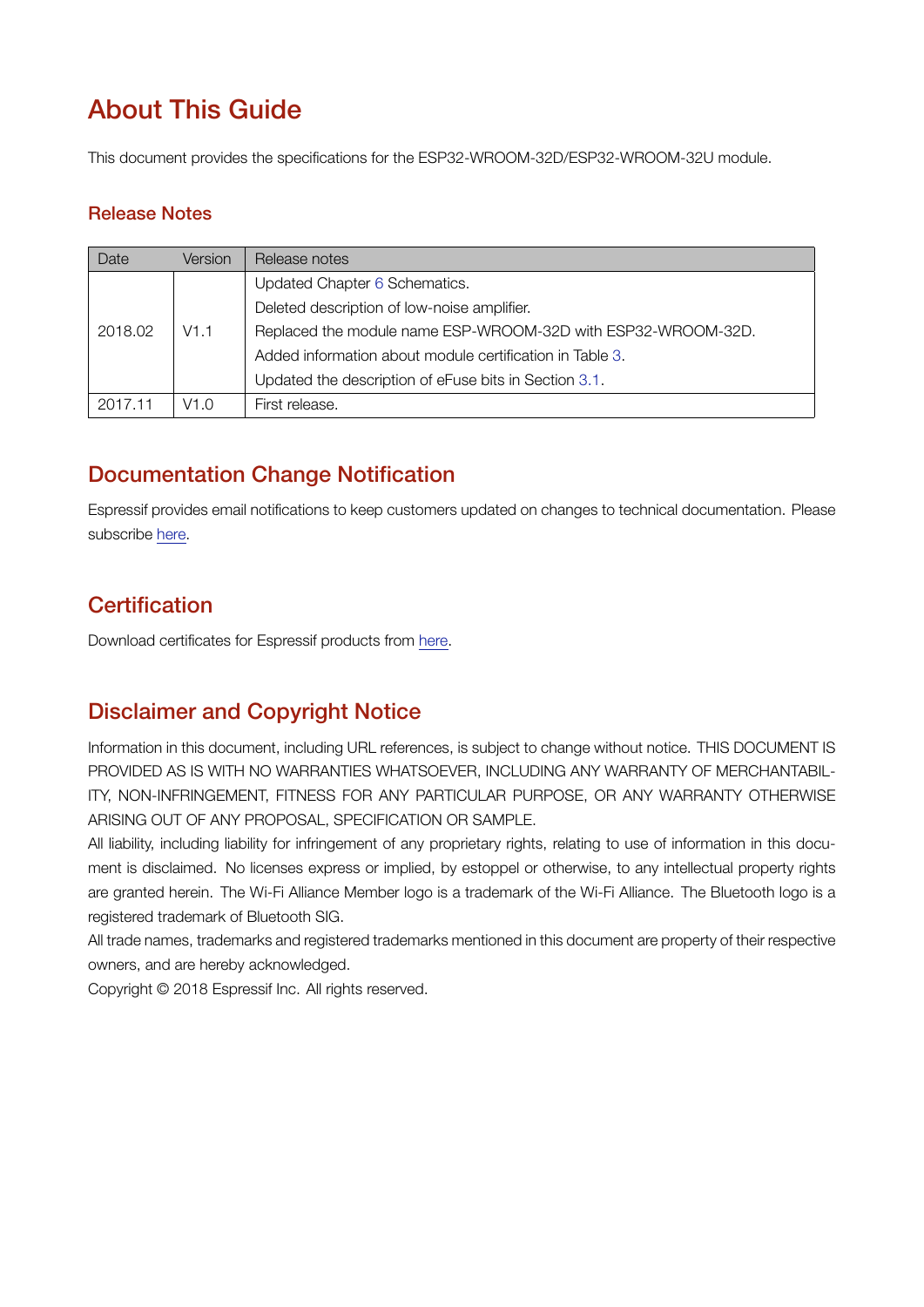# **Contents**

|                               | <b>Overview</b>                                                                                                                                                                | 1                                      |
|-------------------------------|--------------------------------------------------------------------------------------------------------------------------------------------------------------------------------|----------------------------------------|
| $\bf{2}$<br>2.1<br>2.2<br>2.3 | <b>Pin Definitions</b><br>Pin Layout<br><b>Pin Description</b><br><b>Strapping Pins</b>                                                                                        | 3<br>3<br>3<br>5                       |
| 3<br>3.1<br>3.2<br>3.3<br>3.4 | <b>Functional Description</b><br>CPU and Internal Memory<br><b>External Flash and SRAM</b><br><b>Crystal Oscillators</b><br>RTC and Low-Power Management                       | 7<br>7<br>7<br>7<br>8                  |
| 4                             | <b>Peripherals and Sensors</b>                                                                                                                                                 | 9                                      |
| 5<br>5.1<br>5.2<br>5.3<br>5.4 | <b>Electrical Characteristics</b><br><b>Absolute Maximum Ratings</b><br><b>Wi-Fi Radio</b><br><b>BLE Radio</b><br>5.3.1 Receiver<br>5.3.2 Transmitter<br><b>Reflow Profile</b> | 10<br>10<br>10<br>11<br>11<br>11<br>12 |
| 6                             | <b>Schematics</b>                                                                                                                                                              | 13                                     |
| $\mathbf{7}$                  | <b>Peripheral Schematics</b>                                                                                                                                                   | 15                                     |
| 8                             | <b>Dimensions</b>                                                                                                                                                              | 16                                     |
|                               | <b>9 U.FL Connector Dimensions</b>                                                                                                                                             | 18                                     |
|                               | <b>10Learning Resources</b><br>10.1 Must-Read Documents<br>10.2 Must-Have Resources                                                                                            | 19<br>19<br>19                         |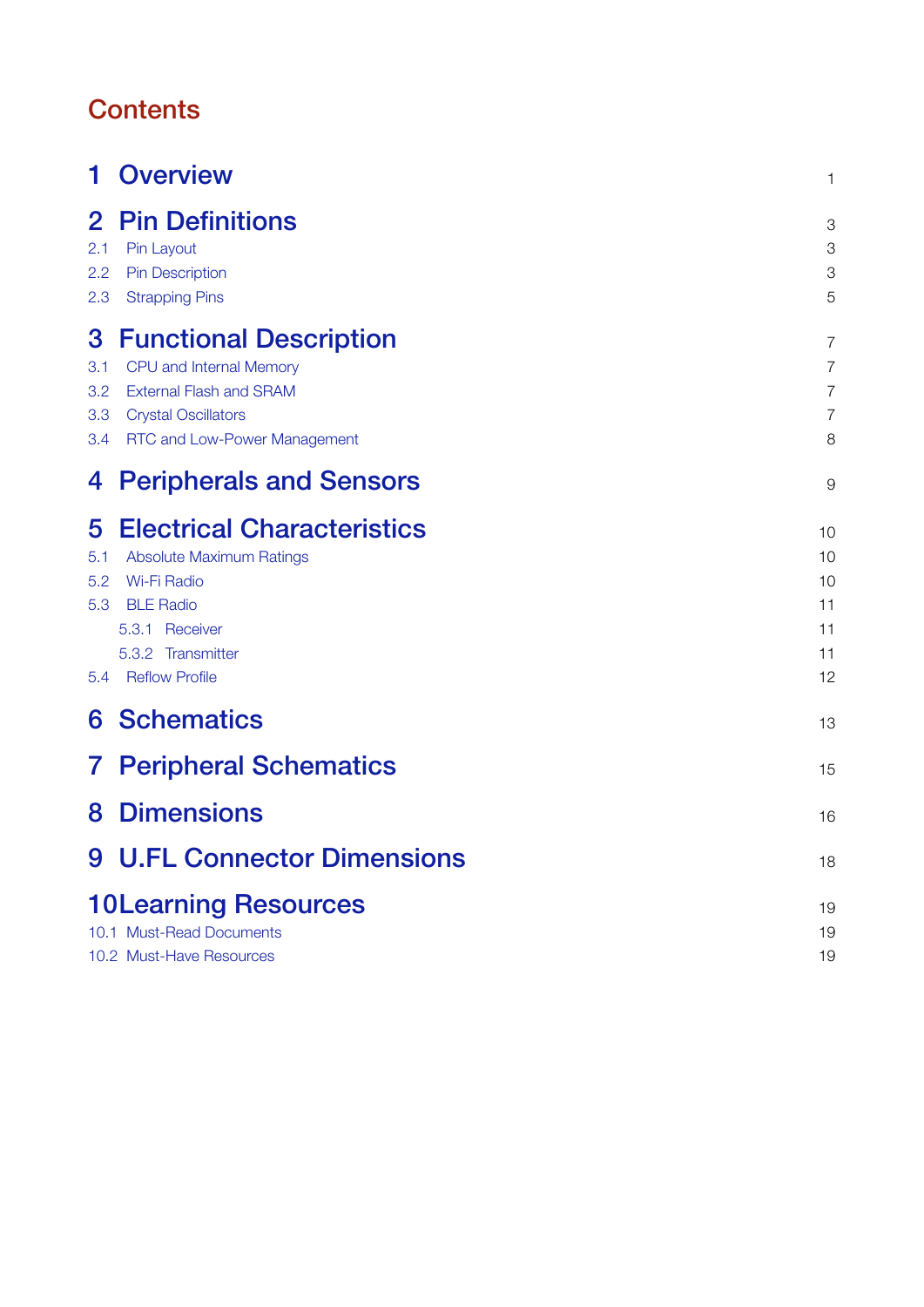# List of Tables

|                | ESP32-WROOM-32D vs. ESP32-WROOM-32U            |    |
|----------------|------------------------------------------------|----|
| 3              | ESP32-WROOM-32D/ESP32-WROOM-32U Specifications | 2  |
| $\overline{4}$ | <b>Pin Definitions</b>                         | 3  |
| 5              | <b>Strapping Pins</b>                          | 5  |
| 6              | Power Consumption by Power Modes               | 8  |
|                | <b>Absolute Maximum Ratings</b>                | 10 |
| 8              | Wi-Fi Radio Characteristics                    | 10 |
| 9              | Receiver Characteristics — BLE                 | 11 |
| 10             | Transmitter Characteristics - BLE              | 11 |
|                |                                                |    |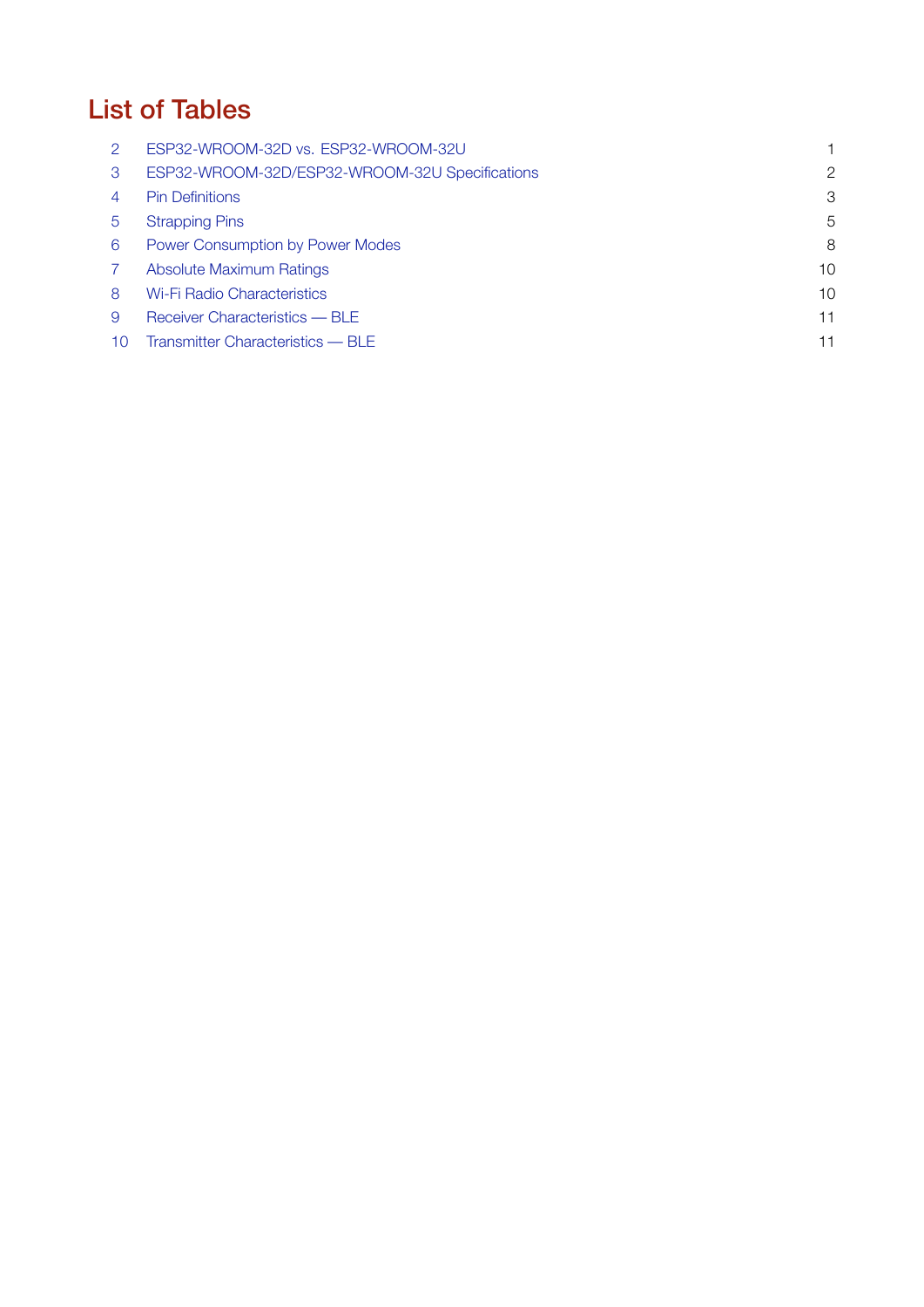# List of Figures

|   | ESP32-WROOM-32D Pin layout                            | 3               |
|---|-------------------------------------------------------|-----------------|
|   | <b>Reflow Profile</b>                                 | 12 <sup>°</sup> |
| 3 | ESP32-WROOM-32D Schematics                            | 13              |
| 4 | ESP32-WROOM-32U Schematics                            | 14              |
| 5 | ESP32-WROOM-32D/ESP32-WROOM-32U Peripheral Schematics | 15              |
| 6 | Dimensions of ESP32-WROOM-32D                         | 16              |
|   | Dimensions of ESP32-WROOM-32U                         | 17              |
| 8 | ESP32-WROOM-32U U.FL Dimensions                       | 18              |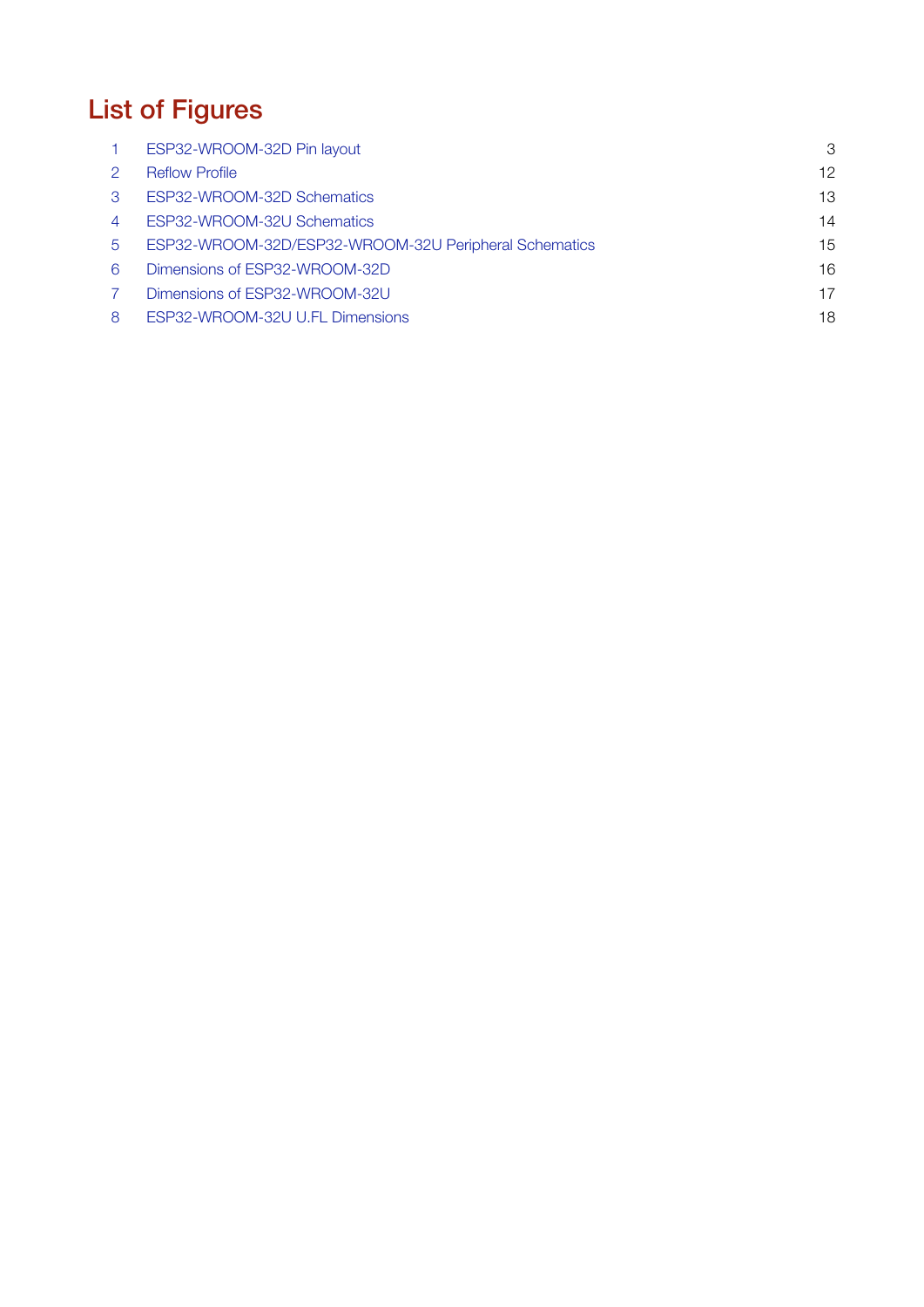# 1. Overview

<span id="page-5-0"></span>ESP32-WROOM-32D and ESP32-WROOM-32U are powerful, generic Wi-Fi+BT+BLE MCU modules that target a wide variety of applications, ranging from low-power sensor networks to the most demanding tasks, such as voice encoding, music streaming and MP3 decoding. ESP32-WROOM-32U is different from ESP32-WROOM-32D in that ESP32-WROOM-32U integrates a U.FL connector. For detailed information of the U.FL connector please see Chapter 9.

<span id="page-5-1"></span>

| Module            | ESP32-WROOM-32D                                | ESP32-WROOM-32U                               |  |
|-------------------|------------------------------------------------|-----------------------------------------------|--|
| Core              | ESP32-D0WD                                     | ESP32-D0WD                                    |  |
| <b>SPI Flash</b>  | 32 Mbits, 3.3V                                 | 32 Mbits, 3.3V                                |  |
| Crystal           | 40 MHz                                         | 40 MHz                                        |  |
| Antenna           | onboard antenna                                | U.FL connector (which needs to be connected   |  |
|                   |                                                | to an external IPEX antenna)                  |  |
| <b>Dimensions</b> | 18±0.2 x 25.5±0.2 x 3.1±0.15 (See Figure 6 for | 18±0.1 x 19.2±0.1 x 3.2±0.1 (See Figure 7 for |  |
| (Unit: $mm$ )     | details)                                       | details)                                      |  |
| Schematics        | See Figure 3 for details.                      | See Figure 4 for details.                     |  |

#### Table 2: ESP32-WROOM-32D vs. ESP32-WROOM-32U

At the core of the two modules are the ESP32-D0WD chip\*. The chip embedded is designed to be scalable and adaptive. There are two [C](#page-17-0)PU cores that can be individually controlled, an[d](#page-18-0) the clock frequency is adjustable from 80 MHz to 240 MHz. The user may also power off the CPU and make use of the low-power co-processor to constantly monitor the peripherals for changes or crossing of thresholds. ESP32 integrates a rich set of peripherals, ranging from capacitive touch sensors, Hall sensors, SD card interface, Ethernet, high-speed SPI, UART, I2S and I2C.

#### Note:

\* For details on the part number of the ESP32 series, please refer to the document ESP32 Datasheet.

The integration of Bluetooth, Bluetooth LE and Wi-Fi ensures that a wide range of applications can be targeted, and that the module is future proof: using Wi-Fi allows a large physical range [and direct conne](http://espressif.com/sites/default/files/documentation/esp32_datasheet_en.pdf)ction to the internet through a Wi-Fi router, while using Bluetooth allows the user to conveniently connect to the phone or broadcast low energy beacons for its detection. The sleep current of the ESP32 chip is less than 5 *µ*A, making it suitable for battery powered and wearable electronics applications. ESP32 supports a data rate of up to 150 Mbps, and 20.5 dBm output power at the antenna to ensure the widest physical range. As such the chip does offer industry-leading specifications and the best performance for electronic integration, range, power consumption, and connectivity.

The operating system chosen for ESP32 is freeRTOS with LwIP; TLS 1.2 with hardware acceleration is built in as well. Secure (encrypted) over the air (OTA) upgrade is also supported, so that developers can continually upgrade their products even after their release.

Table 3 provides the specifications of ESP32-WROOM-32D and ESP32-WROOM-32U.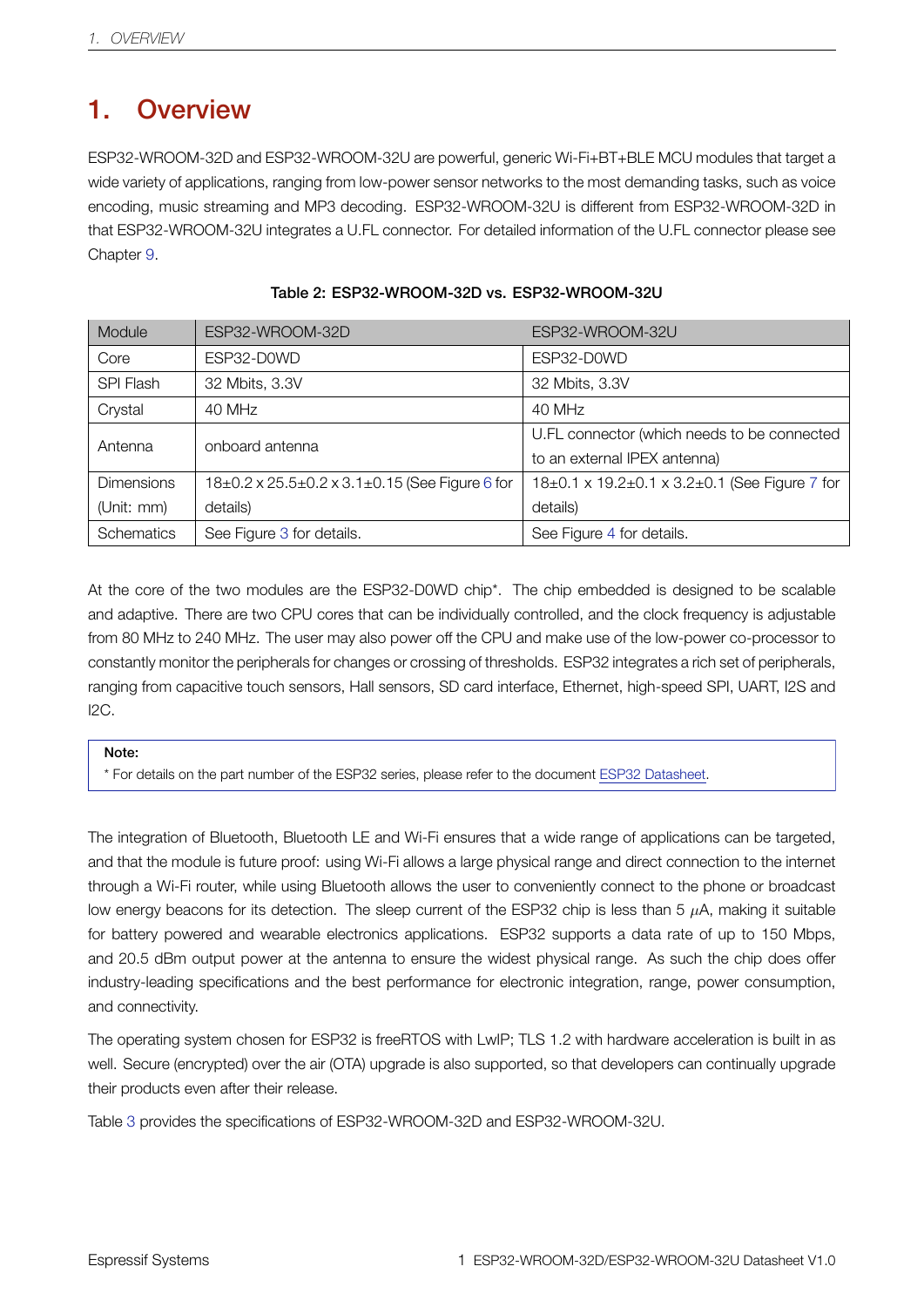<span id="page-6-0"></span>

| Categories           | Items                                        | Specifications                                      |
|----------------------|----------------------------------------------|-----------------------------------------------------|
|                      | <b>RF</b> Certification                      | FCC/CE (RED)/IC/TELEC/KCC/SRRC/NCC                  |
| Certificate          | Wi-Fi Certification                          | Wi-Fi Alliance                                      |
|                      | Environmental Protection Certifi-<br>cation  | REACH/RoHS                                          |
|                      |                                              | 802.11 b/g/n (802.11n up to 150 Mbps)               |
|                      | Protocols                                    | A-MPDU and A-MSDU aggregation and 0.4 $\mu$ s guard |
| Wi-Fi                |                                              | interval support                                    |
|                      | Frequency range                              | $2.4 \sim 2.5$ GHz                                  |
|                      | Protocols                                    | Bluetooth v4.2 BR/EDR and BLE specification         |
|                      |                                              | NZIF receiver with -97 dBm sensitivity              |
| Bluetooth            | Radio                                        | Class-1, class-2 and class-3 transmitter            |
|                      |                                              | <b>AFH</b>                                          |
|                      | Audio                                        | CVSD and SBC                                        |
|                      |                                              | SD card, UART, SPI, SDIO, I2C, LED PWM, Motor       |
|                      | Module interface                             | <b>PWM, I2S, IR</b>                                 |
|                      |                                              | GPIO, capacitive touch sensor, ADC, DAC             |
| Hardware<br>Software | On-chip sensor                               | Hall sensor, temperature sensor                     |
|                      | On-board clock                               | 40 MHz crystal                                      |
|                      | Operating voltage/Power supply               | $2.7 \sim 3.6 V$                                    |
|                      | Operating current                            | Average: 80 mA                                      |
|                      | Minimum current delivered by<br>power supply | 500 mA                                              |
|                      | Operating temperature range                  | $-40^{\circ}$ C ~ $+85^{\circ}$ C                   |
|                      | Ambient temperature range                    | Normal temperature                                  |
|                      | Wi-Fi mode                                   | Station/SoftAP/SoftAP+Station/P2P                   |
|                      | Wi-Fi Security                               | WPA/WPA2/WPA2-Enterprise/WPS                        |
|                      | Encryption                                   | AES/RSA/ECC/SHA                                     |
|                      | Firmware upgrade                             | UART Download / OTA (download and write firmware    |
|                      |                                              | via network or host)                                |
|                      | Software development                         | Supports Cloud Server Development / SDK for cus-    |
|                      |                                              | tom firmware development                            |
|                      | Network protocols                            | IPv4, IPv6, SSL, TCP/UDP/HTTP/FTP/MQTT              |
|                      | User configuration                           | AT instruction set, cloud server, Android/iOS app   |

Table 3: ESP32-WROOM-32D/ESP32-WROOM-32U Specifications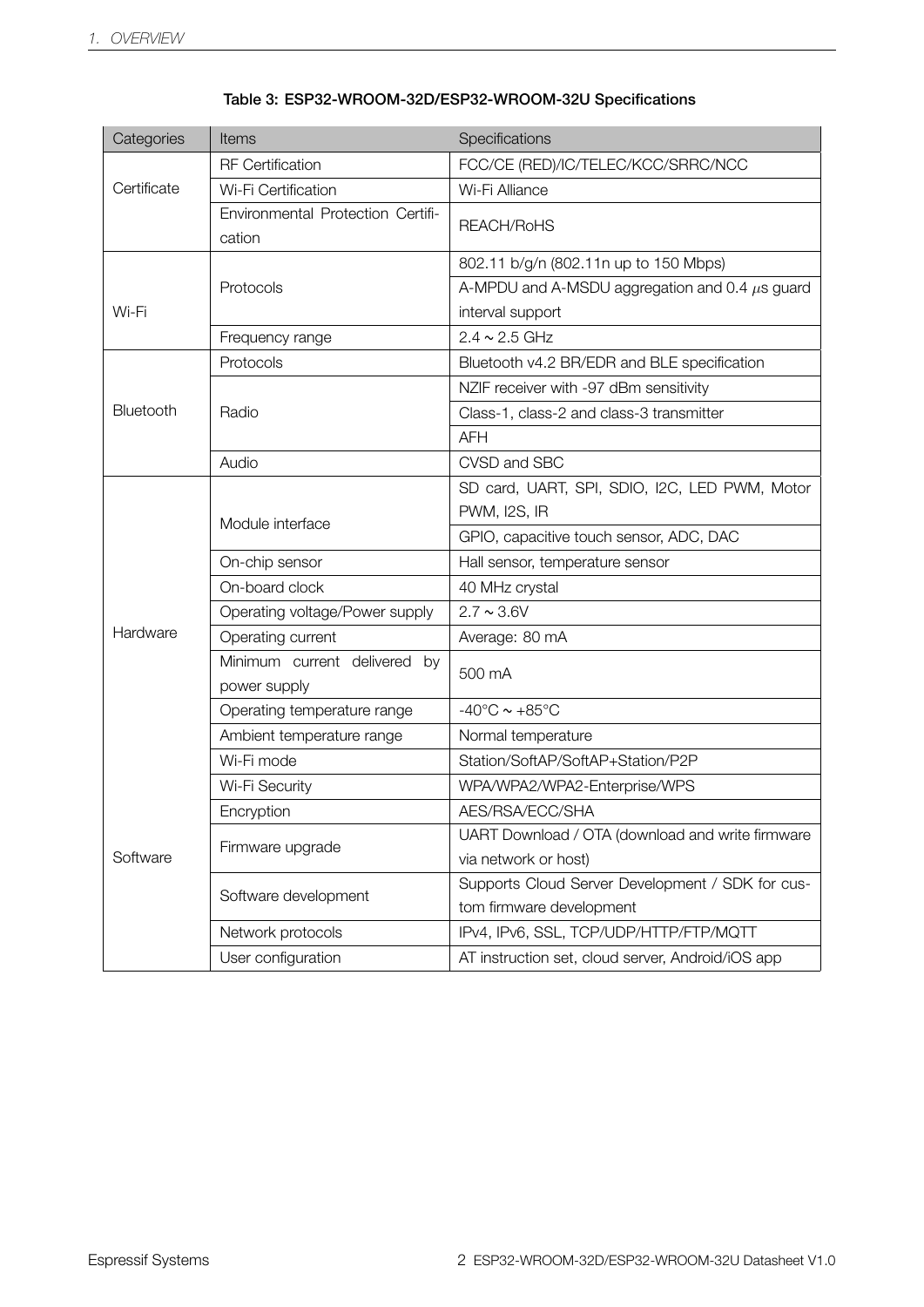# 2. Pin Definitions

### <span id="page-7-4"></span><span id="page-7-1"></span><span id="page-7-0"></span>2.1 Pin Layout



Figure 1: ESP32-WROOM-32D Pin layout

#### Note:

The pin layout of ESP32-WROOM-32U is the same as that of ESP32-WROOM-32D, except that ESP32-WROOM-32U has no keepout zone.

### 2.2 Pin Description

<span id="page-7-2"></span>ESP32-WROOM-32D and ESP32-WROOM-32U have 38 pins. See pin definitions in Table 4.

<span id="page-7-3"></span>

| Name            | No.            | Type | <b>Function</b>                               |
|-----------------|----------------|------|-----------------------------------------------|
| <b>GND</b>      |                | P    | Ground                                        |
| 3V <sub>3</sub> | 2              | P    | Power supply.                                 |
| EN              | 3              |      | Chip-enable signal. Active high.              |
| SENSOR VP       | $\overline{4}$ |      | GPIO36, SENSOR VP, ADC H, ADC1 CH0, RTC GPIO0 |
| SENSOR VN       | 5              |      | GPIO39, SENSOR VN, ADC1 CH3, ADC H, RTC GPIO3 |
| <b>IO34</b>     | 6              |      | GPIO34, ADC1 CH6, RTC GPIO4                   |
| <b>IO35</b>     |                |      | GPIO35, ADC1_CH7, RTC GPIO5                   |

#### Table 4: Pin Definitions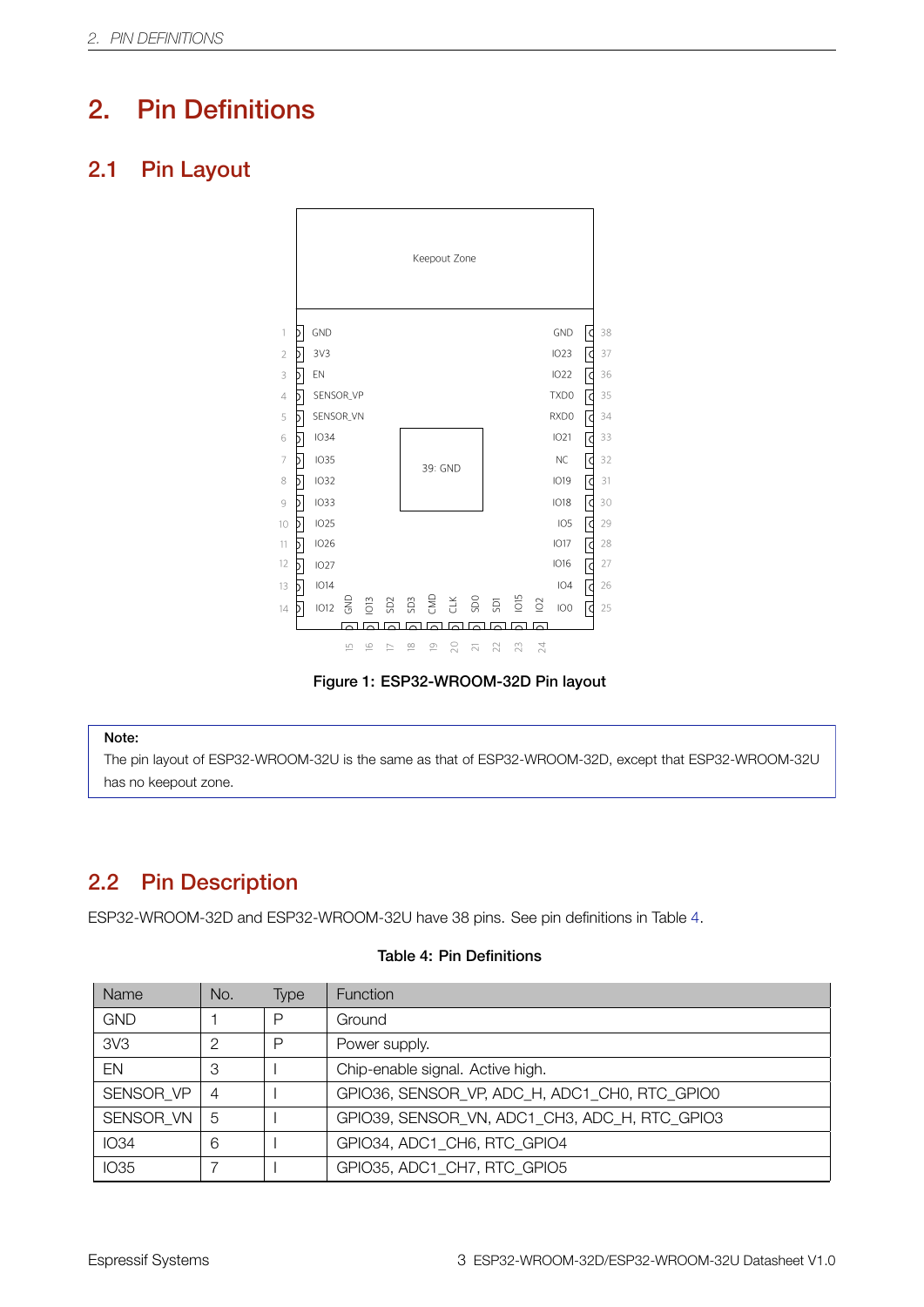| Name                                   | No.            | Type                                                 | Function                                                             |  |  |
|----------------------------------------|----------------|------------------------------------------------------|----------------------------------------------------------------------|--|--|
| <b>IO32</b>                            | 8              | 1/O                                                  | GPIO32, XTAL_32K_P (32.768 kHz crystal oscillator input), ADC1_CH4,  |  |  |
|                                        |                |                                                      | TOUCH9, RTC_GPIO9                                                    |  |  |
| <b>IO33</b>                            | 9              | 1/O                                                  | GPIO33, XTAL_32K_N (32.768 kHz crystal oscillator output), ADC1_CH5, |  |  |
|                                        |                |                                                      | TOUCH8, RTC GPIO8                                                    |  |  |
| <b>IO25</b>                            | 10             | 1/O                                                  | GPIO25, DAC_1, ADC2_CH8, RTC_GPIO6, EMAC_RXD0                        |  |  |
| <b>IO26</b>                            | 11             | 1/O                                                  | GPIO26, DAC_2, ADC2_CH9, RTC_GPIO7, EMAC_RXD1                        |  |  |
| <b>IO27</b>                            | 12             | 1/O                                                  | GPIO27, ADC2_CH7, TOUCH7, RTC_GPIO17, EMAC_RX_DV                     |  |  |
| <b>IO14</b><br>13                      |                | 1/O                                                  | GPIO14, ADC2_CH6, TOUCH6, RTC_GPIO16, MTMS, HSPICLK,                 |  |  |
|                                        |                |                                                      | HS2_CLK, SD_CLK, EMAC_TXD2                                           |  |  |
| IO12                                   | 14             | 1/O                                                  | GPIO12, ADC2_CH5, TOUCH5, RTC_GPIO15, MTDI, HSPIQ,                   |  |  |
|                                        |                |                                                      | HS2_DATA2, SD_DATA2, EMAC_TXD3                                       |  |  |
| <b>GND</b>                             | 15             | $\mathsf{P}$                                         | Ground                                                               |  |  |
| <b>IO13</b>                            | 16             | 1/O                                                  | GPIO13, ADC2_CH4, TOUCH4, RTC_GPIO14, MTCK, HSPID,                   |  |  |
|                                        |                |                                                      | HS2 DATA3, SD DATA3, EMAC RX ER                                      |  |  |
| SHD/SD2*                               | 17             | 1/O                                                  | GPIO9, SD_DATA2, SPIHD, HS1_DATA2, U1RXD                             |  |  |
| SWP/SD3*                               | 18             | 1/O                                                  | GPIO10, SD_DATA3, SPIWP, HS1_DATA3, U1TXD                            |  |  |
| SCS/CMD*                               | 19             | 1/O                                                  | GPIO11, SD_CMD, SPICS0, HS1_CMD, U1RTS                               |  |  |
| SCK/CLK*                               | 20             | 1/O                                                  | GPIO6, SD_CLK, SPICLK, HS1_CLK, U1CTS                                |  |  |
| SDO/SD0*                               | 21             | 1/O                                                  | GPIO7, SD_DATA0, SPIQ, HS1_DATA0, U2RTS                              |  |  |
| SDI/SD1*                               | 22             | 1/O                                                  | GPIO8, SD_DATA1, SPID, HS1_DATA1, U2CTS                              |  |  |
| <b>IO15</b><br>23<br>1/O               |                | GPIO15, ADC2_CH3, TOUCH3, MTDO, HSPICS0, RTC_GPIO13, |                                                                      |  |  |
|                                        |                |                                                      | HS2_CMD, SD_CMD, EMAC_RXD3                                           |  |  |
| IO <sub>2</sub>                        |                | 1/O                                                  | GPIO2, ADC2_CH2, TOUCH2, RTC_GPIO12, HSPIWP, HS2_DATA0,              |  |  |
|                                        | 24<br>SD DATA0 |                                                      |                                                                      |  |  |
| GPIO0,<br>1/O<br>IO <sub>0</sub><br>25 |                | ADC2_CH1, TOUCH1, RTC_GPIO11,<br>CLK_OUT1,           |                                                                      |  |  |
|                                        |                |                                                      | EMAC_TX_CLK                                                          |  |  |
| IO <sub>4</sub>                        | 26             | 1/O                                                  | GPIO4, ADC2_CH0, TOUCH0, RTC_GPIO10, HSPIHD, HS2_DATA1,              |  |  |
|                                        |                |                                                      | SD_DATA1, EMAC_TX_ER                                                 |  |  |
| IO16                                   | 27             | 1/O                                                  | GPIO16, HS1_DATA4, U2RXD, EMAC_CLK_OUT                               |  |  |
| <b>IO17</b>                            | 28             | 1/O                                                  | GPIO17, HS1 DATA5, U2TXD, EMAC CLK OUT 180                           |  |  |
| IO <sub>5</sub>                        | 29             | 1/O                                                  | GPIO5, VSPICS0, HS1_DATA6, EMAC_RX_CLK                               |  |  |
| <b>IO18</b>                            | 30             | 1/O                                                  | GPIO18, VSPICLK, HS1_DATA7                                           |  |  |
| <b>IO19</b>                            | 31             | 1/O                                                  | GPIO19, VSPIQ, U0CTS, EMAC_TXD0                                      |  |  |
| <b>NC</b>                              | 32             | $\overline{\phantom{0}}$                             | $\overline{\phantom{a}}$                                             |  |  |
| IO21                                   | 33             | 1/O                                                  | GPIO21, VSPIHD, EMAC_TX_EN                                           |  |  |
| RXD <sub>0</sub>                       | 34             | 1/O                                                  | GPIO3, U0RXD, CLK_OUT2                                               |  |  |
| TXD <sub>0</sub>                       | 35             | 1/O                                                  | GPIO1, U0TXD, CLK_OUT3, EMAC_RXD2                                    |  |  |
| <b>IO22</b>                            | 36             | 1/O                                                  | GPIO22, VSPIWP, U0RTS, EMAC_TXD1                                     |  |  |
| <b>IO23</b>                            | 37             | 1/O                                                  | GPIO23, VSPID, HS1_STROBE                                            |  |  |
| <b>GND</b>                             | 38             | $\mathsf{P}$                                         | Ground                                                               |  |  |

#### Note:

\* Pins SCK/CLK, SDO/SD0, SDI/SD1, SHD/SD2, SWP/SD3 and SCS/CMD, namely, GPIO6 to GPIO11 are connected to the integrated SPI flash integrated on ESP32-WROOM-32D and are not recommended for other uses.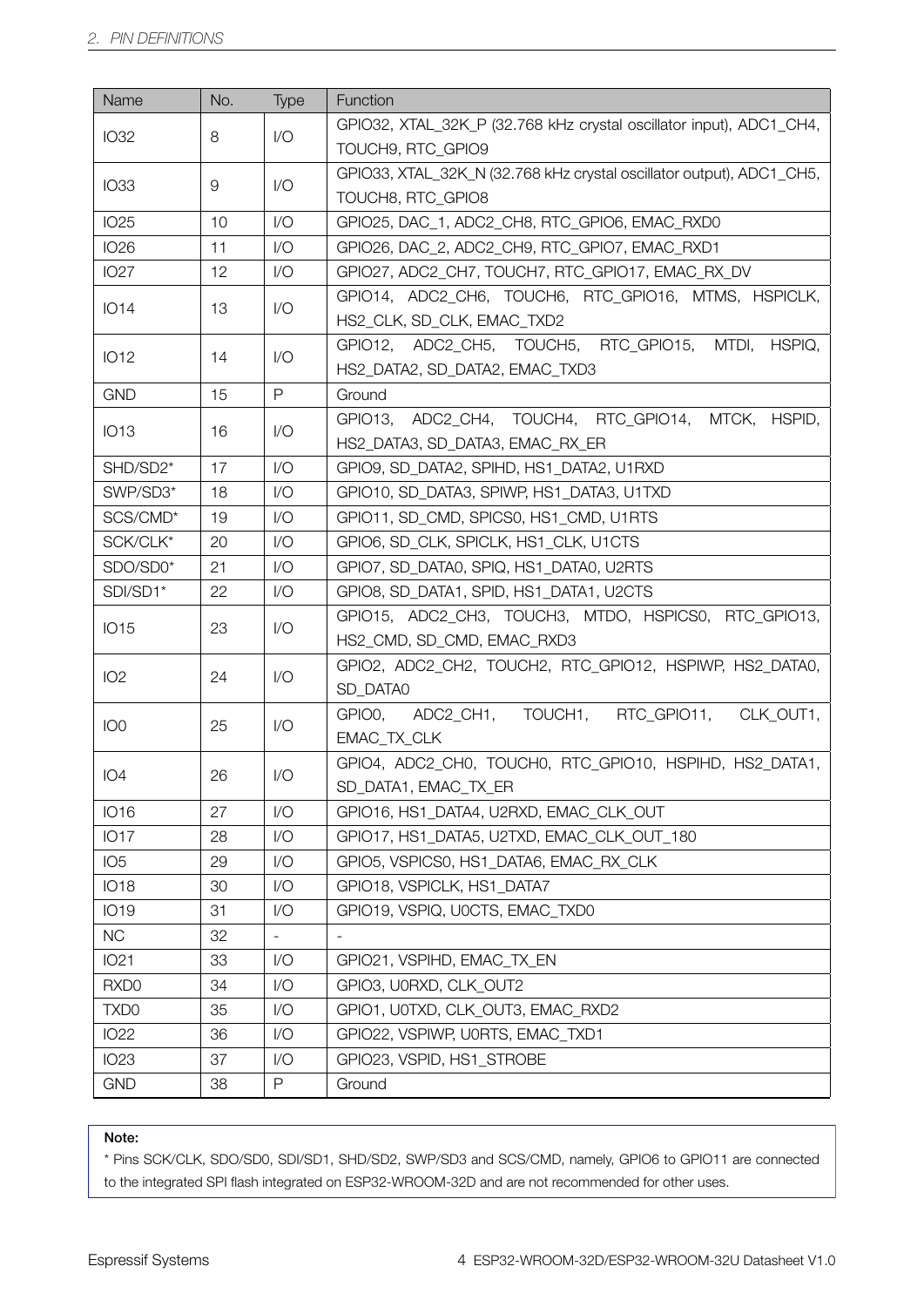# 2.3 Strapping Pins

ESP32 has five strapping pins, which can be seen in Chapter 6 Schematics:

- <span id="page-9-0"></span>• MTDI
- GPIO0
- GPIO2
- MTDO
- GPIO5

Software can read the value of these five bits from the register "GPIO\_STRAPPING".

During the chip's system reset (power-on reset, RTC watchdog reset and brownout reset), the latches of the strapping pins sample the voltage level as strapping bits of "0" or "1", and hold these bits until the chip is powered down or shut down. The strapping bits configure the device boot mode, the operating voltage of VDD\_SDIO and other system initial settings.

Each strapping pin is connected with its internal pull-up/pull-down during the chip reset. Consequently, if a strapping pin is unconnected or the connected external circuit is high-impendence, the internal weak pull-up/pull-down will determine the default input level of the strapping pins.

To change the strapping bit values, users can apply the external pull-down/pull-up resistances, or apply the host MCU's GPIOs to control the voltage level of these pins when powering on ESP32.

After reset, the strapping pins work as the normal functions pins.

Refer to Table 5 for detailed boot modes' configuration by strapping pins.

<span id="page-9-1"></span>

| Voltage of Internal LDO (VDD_SDIO) |                       |                     |                                                |                      |                             |  |  |
|------------------------------------|-----------------------|---------------------|------------------------------------------------|----------------------|-----------------------------|--|--|
| Pin.                               | Default               | 3.3V                |                                                | 1.8V                 |                             |  |  |
| <b>MTDI</b>                        | Pull-down             | 0                   |                                                |                      |                             |  |  |
|                                    |                       |                     | <b>Booting Mode</b>                            |                      |                             |  |  |
| Pin                                | Default               |                     | <b>SPI Boot</b>                                |                      | Download Boot               |  |  |
| GPIO0                              | Pull-up               |                     |                                                | 0                    |                             |  |  |
| GPIO <sub>2</sub>                  | Pull-down             |                     | Don't-care                                     | $\Omega$             |                             |  |  |
|                                    |                       |                     | Debugging Log Printed on U0TXD During Booting? |                      |                             |  |  |
| Pin.                               | Default               | U0TXD Toggling      |                                                | <b>UOTXD Silent</b>  |                             |  |  |
| <b>MTDO</b>                        | Pull-up               |                     |                                                | 0                    |                             |  |  |
|                                    |                       |                     | Timing of SDIO Slave                           |                      |                             |  |  |
| Pin                                | Falling-edge<br>Input |                     | Falling-edge<br>Input                          | Rising-edge<br>Input | Rising-edge<br><b>Input</b> |  |  |
|                                    | Default               | Falling-edge Output | Rising-edge Output                             | Falling-edge Output  | Rising-edge Output          |  |  |
| <b>MTDO</b>                        | Pull-up               | $\circ$             | $\Omega$                                       |                      |                             |  |  |
| GPIO <sub>5</sub>                  | Pull-up               | $\Omega$            |                                                | $\Omega$             |                             |  |  |

#### Table 5: Strapping Pins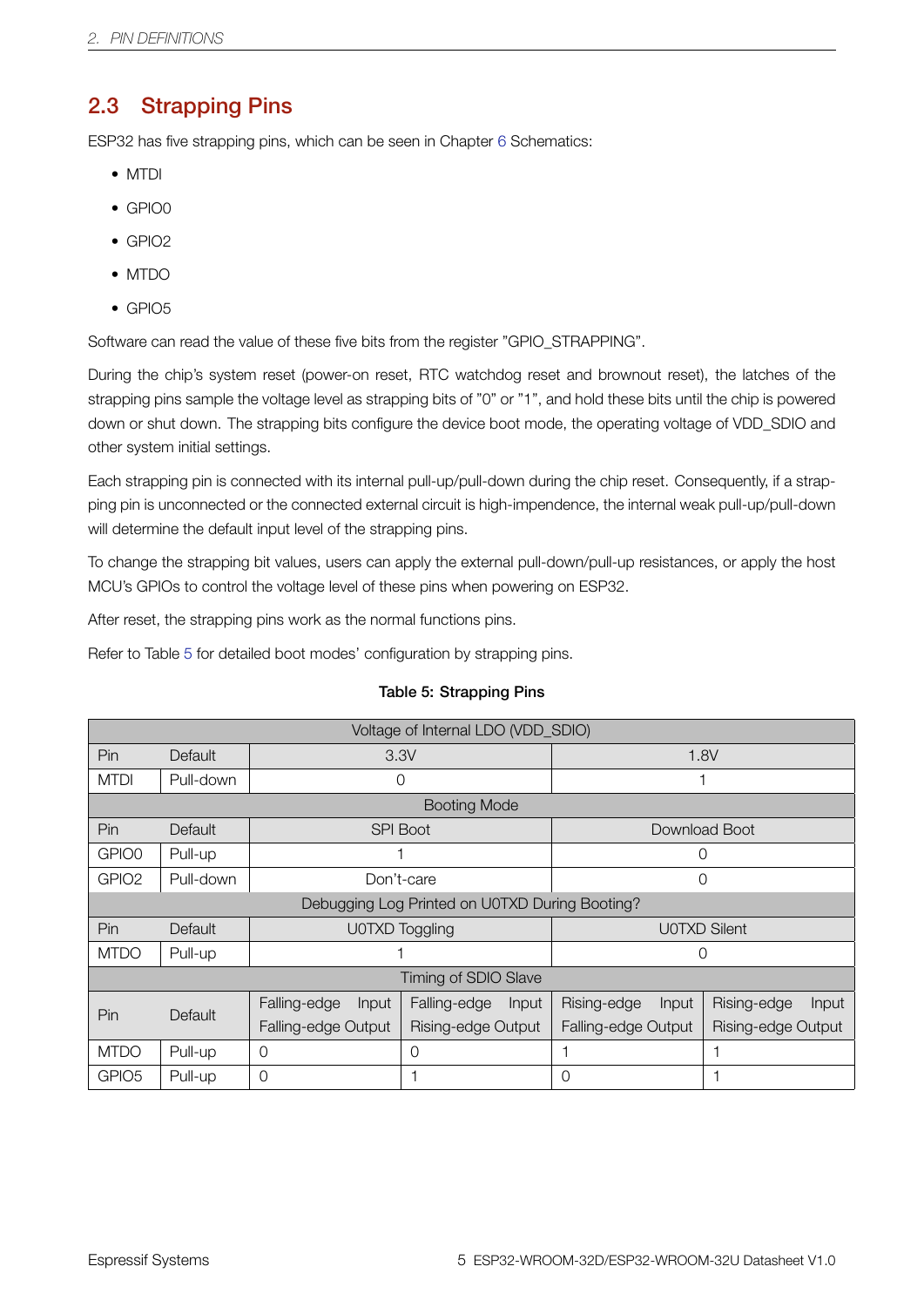#### Note:

- Firmware can configure register bits to change the settings of "Voltage of Internal LDO (VDD\_SDIO)" and "Timing of SDIO Slave" after booting.
- Both ESP32-WROOM-32D and ESP32-WROOM-32U integrate a 3.3V SPI flash, so the pin MTDI cannot be set to 1 when the modules are powered up.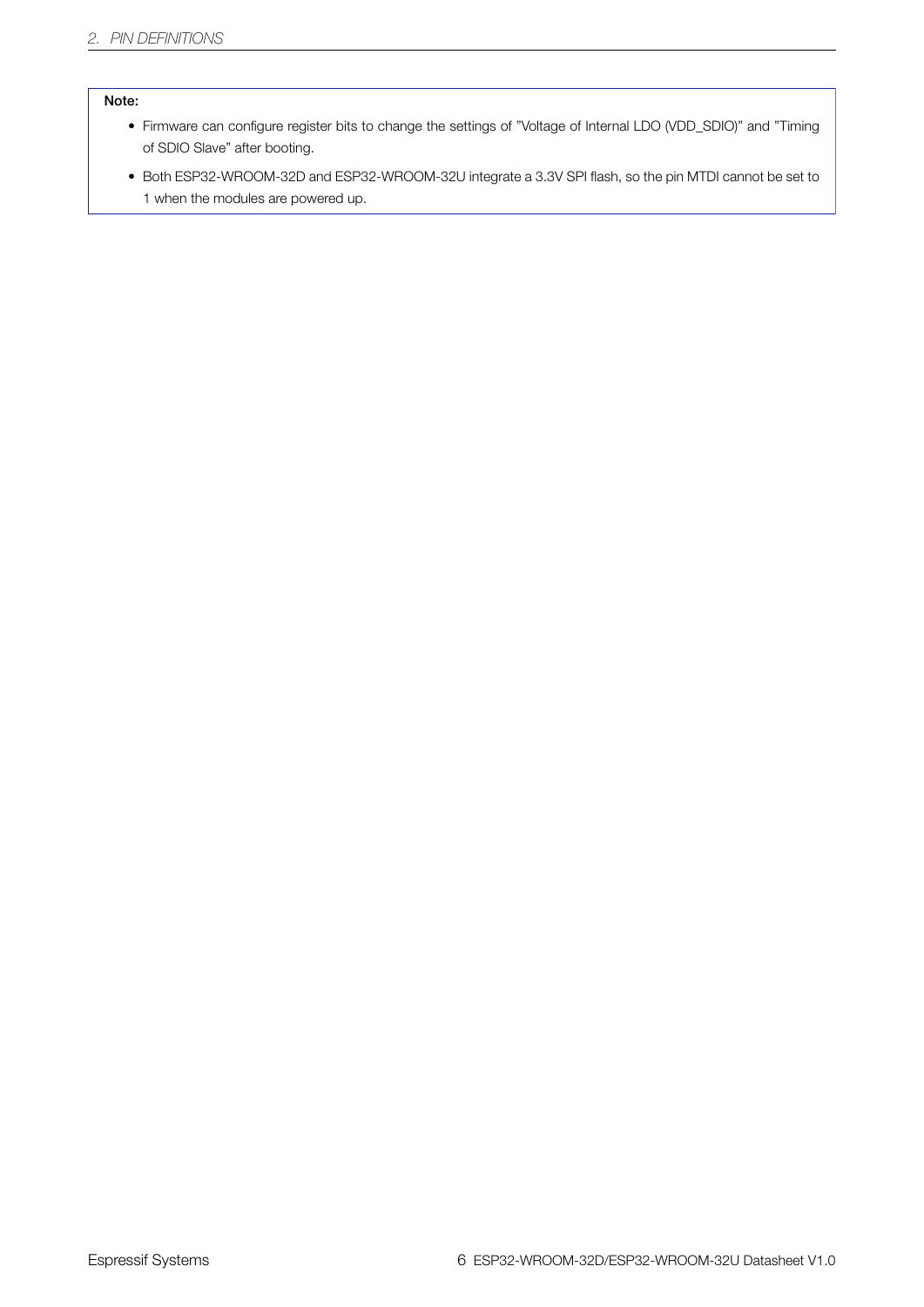# <span id="page-11-0"></span>3. Functional Description

This chapter describes the modules and functions integrated in ESP32-WROOM-32D and ESP32-WROOM-32U.

### <span id="page-11-1"></span>3.1 CPU and Internal Memory

ESP32-D0WD contains a dual-core Xtensa® 32-bit LX6 MCU. The internal memory includes:

- 448 kB of ROM for booting and core functions.
- 520 kB (8 kB RTC FAST Memory included) of on-chip SRAM for data and instruction.
	- 8 kB of SRAM in RTC, which is called RTC FAST Memory and can be used for data storage; it is accessed by the main CPU during RTC Boot from the Deep-sleep mode.
- 8 kB of SRAM in RTC, which is called RTC SLOW Memory and can be accessed by the co-processor during the Deep-sleep mode.
- 1 kbit of eFuse, of which 320 bits are used for the system (MAC address and chip configuration) and the remaining 704 bits are reserved for customer applications, including Flash-Encryption and Chip-ID.

### <span id="page-11-2"></span>3.2 External Flash and SRAM

ESP32 supports up to four 16-MB of external QSPI flash and SRAM with hardware encryption based on AES to protect developers' programs and data.

ESP32 can access the external QSPI flash and SRAM through high-speed caches.

- Up to 16 MB of external flash are memory-mapped onto the CPU code space, supporting 8, 16 and 32-bit access. Code execution is supported.
- Up to 8 MB of external flash/SRAM are memory-mapped onto the CPU data space, supporting 8, 16 and 32-bit access. Data-read is supported on the flash and SRAM. Data-write is supported on the SRAM.

ESP32-WROOM-32D and ESP32-WROOM-32U integrates 4 MB of external SPI flash. The 4-MB SPI flash can be memory-mapped onto the CPU code space, supporting 8, 16 and 32-bit access. Code execution is supported. The integrated SPI flash is connected to GPIO6, GPIO7, GPIO8, GPIO9, GPIO10 and GPIO11. These six pins cannot be used as regular GPIOs.

### <span id="page-11-3"></span>3.3 Crystal Oscillators

The ESP32 Wi-Fi/BT firmware can only support 40 MHz crystal oscillator for now.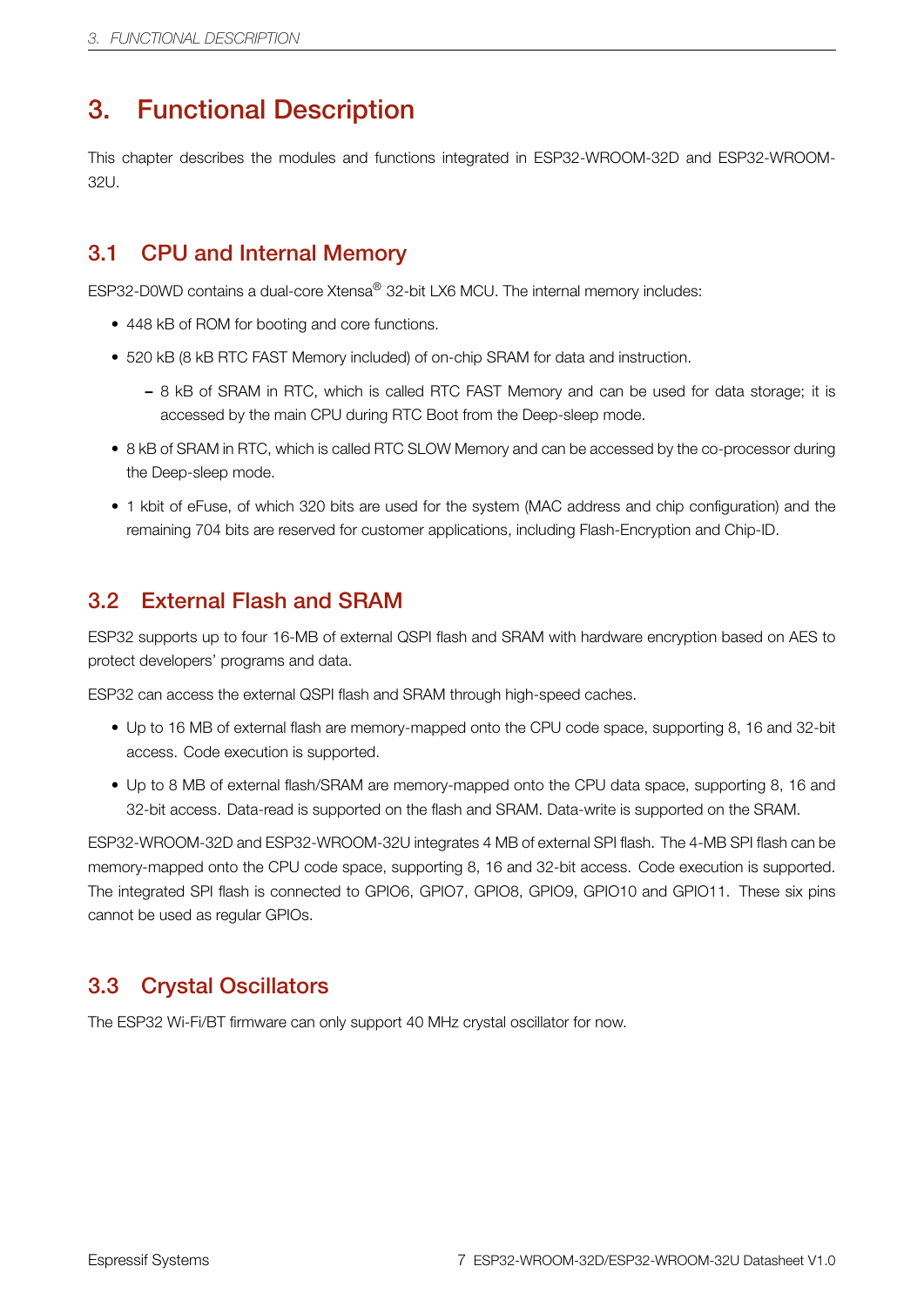### 3.4 RTC and Low-Power Management

With the use of advanced power management technologies, ESP32 can switch between different power modes.

- <span id="page-12-0"></span>• Power modes
	- Active mode: The chip radio is powered on. The chip can receive, transmit, or listen.
	- Modem-sleep mode: The CPU is operational and the clock is configurable. The Wi-Fi/Bluetooth baseband and radio are disabled.
	- Light-sleep mode: The CPU is paused. The RTC memory and RTC peripherals, as well as the ULP co-processor are running. Any wake-up events (MAC, host, RTC timer, or external interrupts) will wake up the chip.
	- Deep-sleep mode: Only the RTC memory and RTC peripherals are powered on. Wi-Fi and Bluetooth connection data are stored in the RTC memory. The ULP co-processor can work.
	- Hibernation mode: The internal 8-MHz oscillator and ULP co-processor are disabled. The RTC recovery memory is powered down. Only one RTC timer on the slow clock and some RTC GPIOs are active. The RTC timer or the RTC GPIOs can wake up the chip from the Hibernation mode.

The power consumption varies with different power modes/sleep patterns and work statuses of functional modules. Please see Table 6 for details.

<span id="page-12-1"></span>

| Power mode          | <b>Description</b>                                   | Power consumption                                  |  |
|---------------------|------------------------------------------------------|----------------------------------------------------|--|
|                     | Wi-Fi Tx packet 14 dBm ~ 19.5 dBm                    |                                                    |  |
| Active (RF working) | Wi-Fi / BT Tx packet 0 dBm                           | Please refer to ESP32 Datasheet.                   |  |
|                     | Wi-Fi / BT Rx and listening                          |                                                    |  |
|                     | Association sleep pattern (by Light-sleep)           | 1 mA $\sim$ 4 mA @DTIM3                            |  |
|                     |                                                      | Max speed 240 MHz: 30 mA $\sim$ 50 mA              |  |
| Modem-sleep         | The CPU is powered on.                               | Normal speed 80 MHz: 20 mA ~ 25 mA                 |  |
|                     |                                                      | Slow speed 2 MHz: $2 \text{ mA} \sim 4 \text{ mA}$ |  |
| Light-sleep         | $\overline{\phantom{a}}$                             | 0.8 <sub>mA</sub>                                  |  |
|                     | The ULP co-processor is powered on.                  | 150 $\mu$ A                                        |  |
| Deep-sleep          | ULP sensor-monitored pattern                         | 100 $\mu$ A @1% duty                               |  |
|                     | RTC timer + RTC memory                               | 10 $\mu$ A                                         |  |
| Hibernation         | RTC timer only                                       | $5 \mu A$                                          |  |
| Power off           | CHIP_PU is set to low level, the chip is powered off | 0.1 $\mu$ A                                        |  |

#### Table 6: Power Consumption by Power Modes

#### Note:

- When Wi-Fi is enabled, the chip switches between Active and Modem-sleep mode. Therefore, power consumption changes accordingly.
- In Modem-sleep mode, the CPU frequency changes automatically. The frequency depends on the CPU load and the peripherals used.
- During Deep-sleep, when the ULP co-processor is powered on, peripherals such as GPIO and I2C are able to work.
- When the system works in the ULP sensor-monitored pattern, the ULP co-processor works with the ULP sensor periodically; ADC works with a duty cycle of 1%, so the power consumption is 100 *µ*A.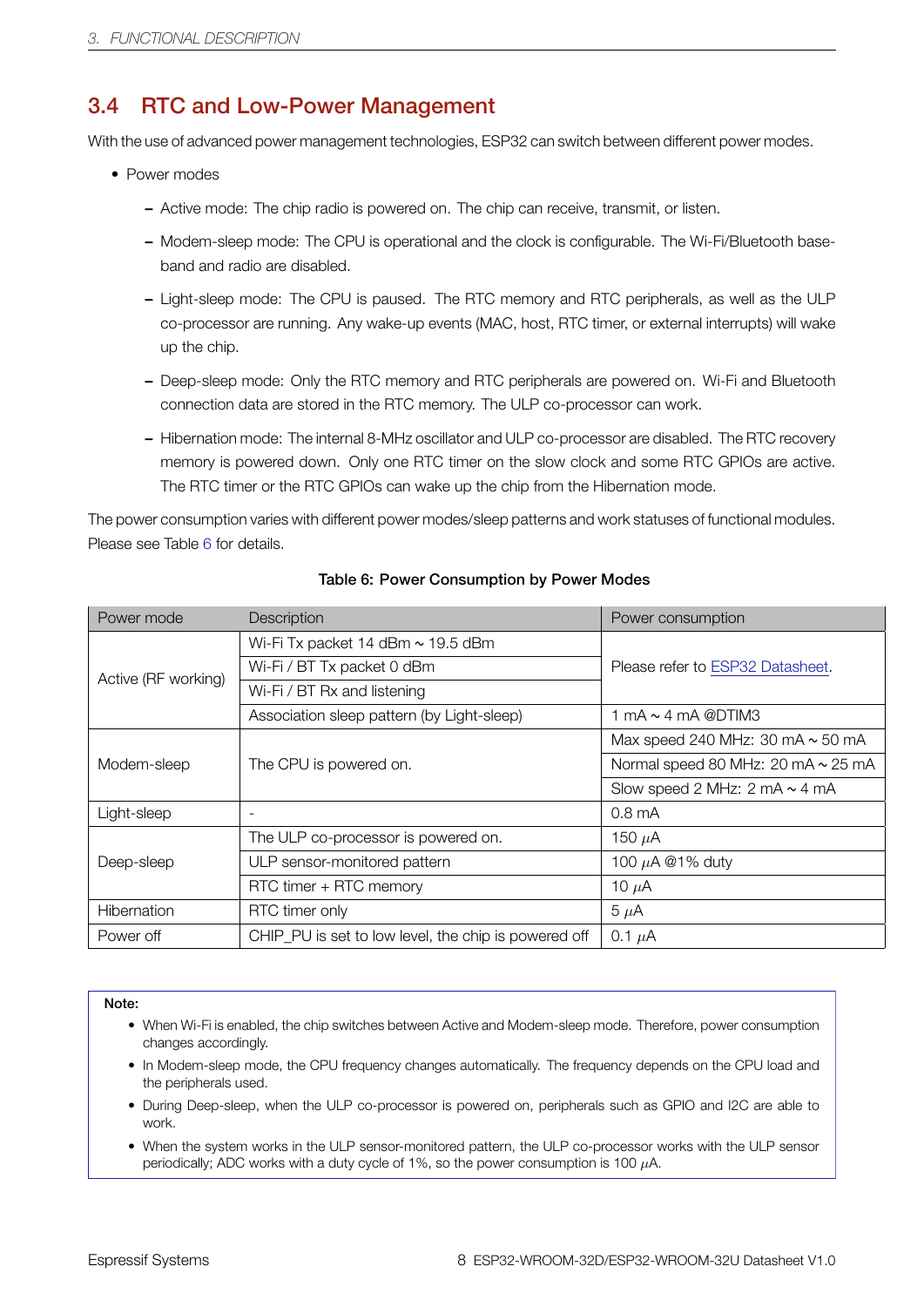# 4. Peripherals and Sensors

<span id="page-13-0"></span>Please refer to Section 4 Peripherals and Sensors in ESP32 Datasheet.

#### Note:

- Functions of Motor PWM, LED PWM, UART, I2C, I[2S, general purpose](http://espressif.com/sites/default/files/documentation/esp32_datasheet_en.pdf) SPI and Remote Controller can be configured to any GPIO except GPIO6, GPIO7, GPIO8, GPIO9, GPIO10 and GPIO11.
- Users should note that pins of the embedded ESP32 chip, that are used for connecting peripherals are not recommended for other uses. For details, please see Section 6 Schematics.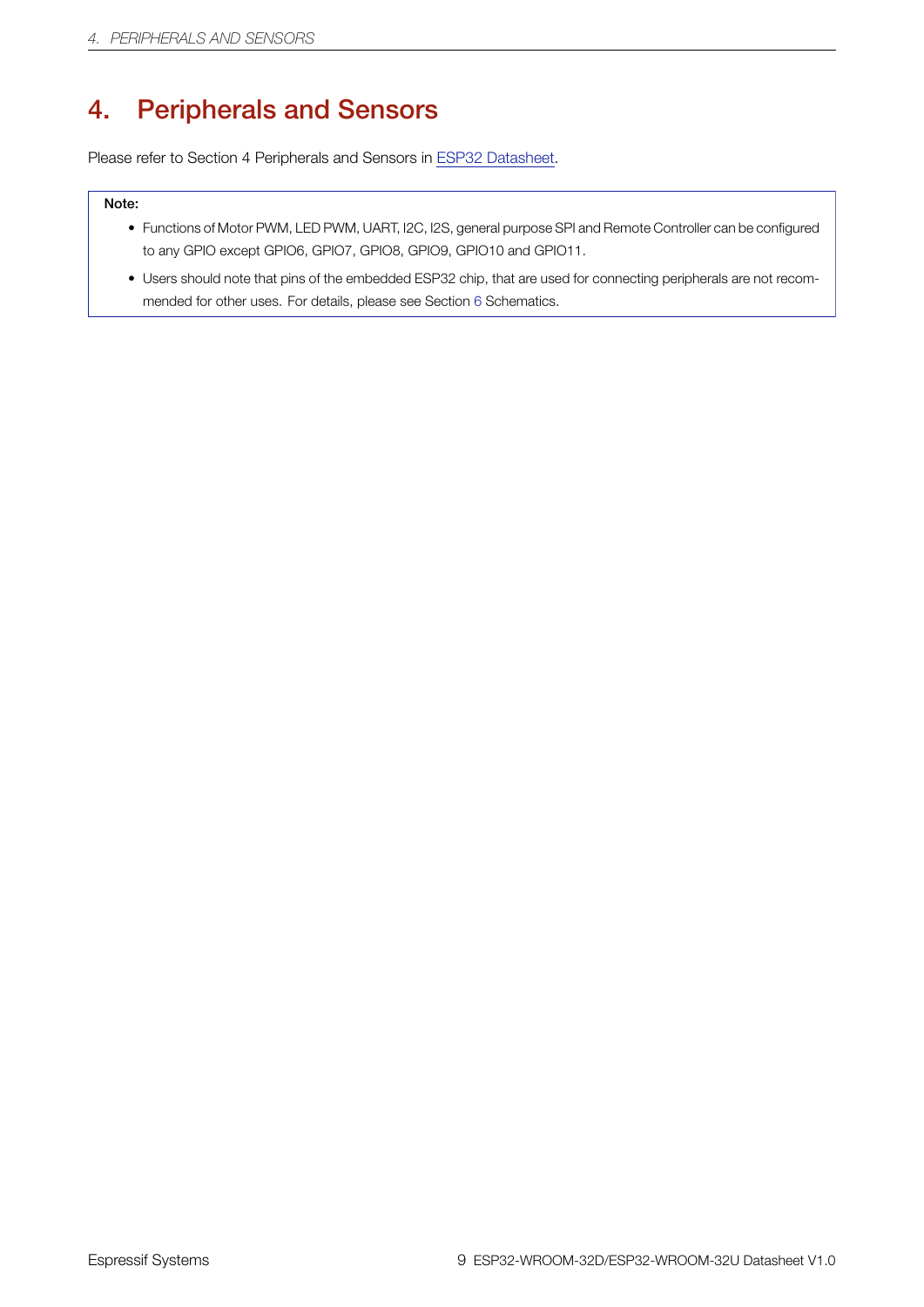# 5. Electrical Characteristics

#### Note:

<span id="page-14-0"></span>The specifications in this chapter have been tested under the following general condition: VDD = 3.3V, T*<sup>A</sup>* = 27°C, unless otherwise specified.

# 5.1 Absolute Maximum Ratings

<span id="page-14-3"></span><span id="page-14-1"></span>

| Parameter                       | Symbol          | <b>Min</b>                        | Typ                      | <b>Max</b>                 | Unit        |
|---------------------------------|-----------------|-----------------------------------|--------------------------|----------------------------|-------------|
| Power supply                    | <b>VDD</b>      | 2.7                               | 3.3                      | 3.6                        | $\vee$      |
| Minimum current delivered by    |                 | 0.5                               | $\overline{\phantom{0}}$ |                            | A           |
| power supply                    | VDD             |                                   |                          |                            |             |
| Input low voltage               | $V_{IL}$        | $-0.3$                            |                          | $0.25 \times V_{IO}^{-1}$  | $\vee$      |
| Input high voltage              | $V_{IH}$        | $0.75 \times V_{10}$ <sup>1</sup> | $\overline{\phantom{a}}$ | $V_{IO}$ <sup>1</sup> +0.3 | $\vee$      |
| Input leakage current           | $I_{IL}$        | $\overline{\phantom{a}}$          | $\overline{\phantom{a}}$ | 50                         | nA          |
| Input pin capacitance           | $C_{pad}$       |                                   | $\overline{\phantom{a}}$ | 2                          | pF          |
| Output low voltage              | $V_{OL}$        | $\overline{\phantom{a}}$          | $\overline{\phantom{a}}$ | $0.1 \times V_{IO}^{-1}$   | $\vee$      |
| Output high voltage             | $V_{OH}$        | $0.8 \times V_{IO}$ <sup>1</sup>  |                          |                            | $\vee$      |
| Maximum output drive capability | MAX             | $\overline{\phantom{a}}$          | $\overline{\phantom{a}}$ | 40                         | mA          |
| Storage temperature range       | ${\sf T}_{STR}$ | $-40$                             | $\overline{\phantom{a}}$ | 85                         | $^{\circ}C$ |
| Operating temperature range     | $T_{OPR}$       | $-40$                             | ٠                        | 85                         | $^{\circ}C$ |

#### Table 7: Absolute Maximum Ratings

1. V*IO* is the power supply for a specific pad. More details can be found in the ESP32 Datasheet, Appendix IO\_MUX. For example, the power supply for SD\_CLK is the VDD\_SDIO.

### 5.2 Wi-Fi Radio

#### Table 8: Wi-Fi Radio Characteristics

<span id="page-14-2"></span>

| Description                      | Min                      | Typical                  | Max                          | Unit       |
|----------------------------------|--------------------------|--------------------------|------------------------------|------------|
| Input frequency                  | 2412                     | ٠                        | 2484                         | <b>MHz</b> |
| Output impedance                 | ٠                        | $\star$                  | $\overline{\phantom{a}}$     | $\Omega$   |
| Input reflection                 | $\overline{\phantom{0}}$ | $\overline{\phantom{a}}$ | $-10$                        | dB         |
|                                  | Tx power                 |                          |                              |            |
| Output power of PA for 72.2 Mbps | 13                       | 14                       | 15                           | dBm        |
| Output power of PA for 11b mode  | 19.5                     | 20                       | 20.5                         | dBm        |
|                                  | Sensitivity              |                          |                              |            |
| DSSS, 1 Mbps                     |                          | $-98$                    | $\overline{\phantom{0}}$     | dBm        |
| CCK, 11 Mbps                     | $\overline{\phantom{0}}$ | $-91$                    | $\qquad \qquad \blacksquare$ | dBm        |
| OFDM, 6 Mbps                     | $\overline{\phantom{a}}$ | $-93$                    | $\overline{\phantom{a}}$     | dBm        |
| OFDM, 54 Mbps                    | $\qquad \qquad$          | $-75$                    | $\qquad \qquad \blacksquare$ | dBm        |
| HT20, MCS0                       | ۰                        | -93                      |                              | dBm        |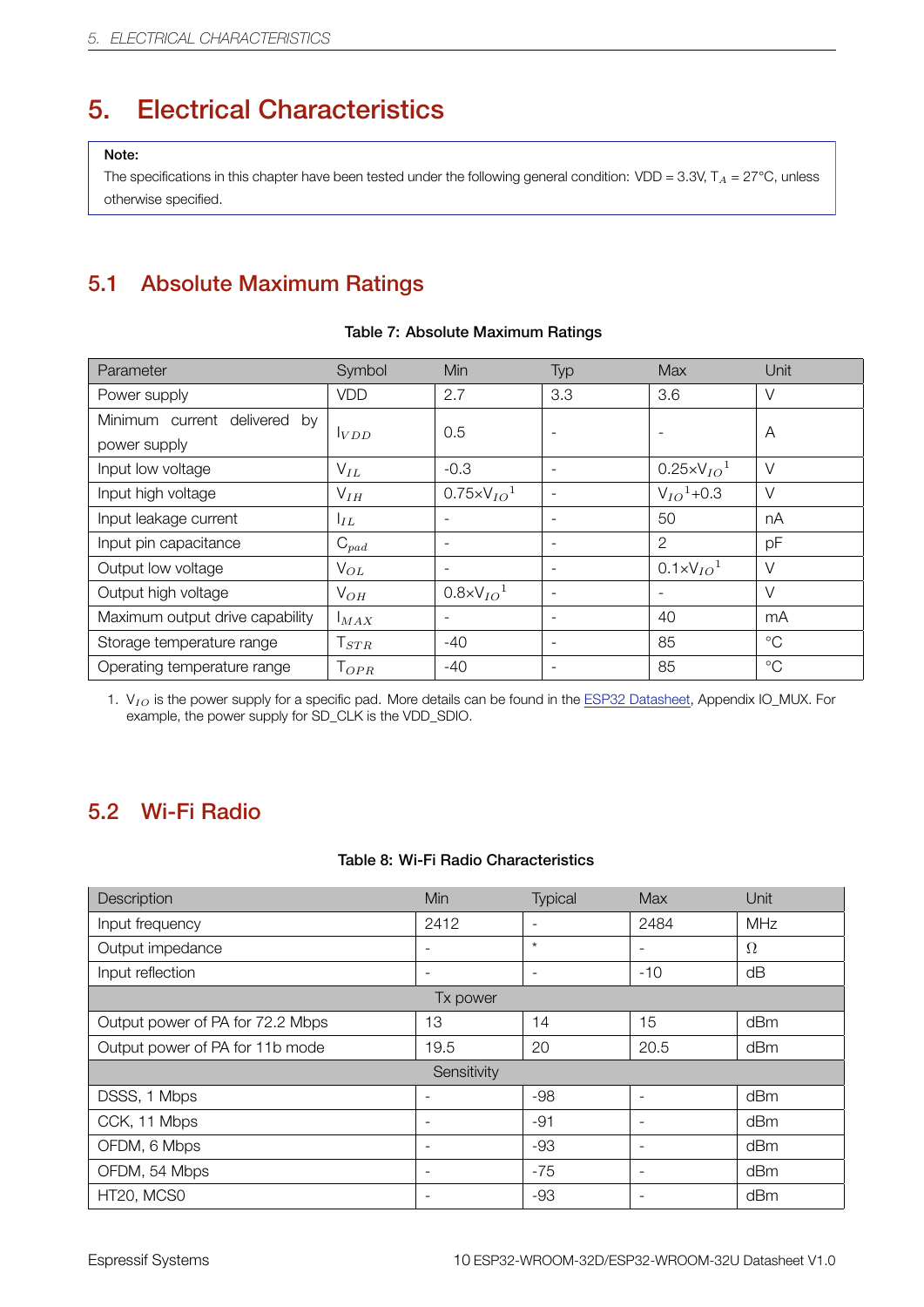| Description                | Min                      | Typical | Max                      | Unit |  |  |
|----------------------------|--------------------------|---------|--------------------------|------|--|--|
| HT20, MCS7                 | $\overline{\phantom{0}}$ | $-73$   | $\overline{\phantom{a}}$ | dBm  |  |  |
| HT40, MCS0                 | $\overline{\phantom{a}}$ | $-90$   | $\overline{\phantom{a}}$ | dBm  |  |  |
| HT40, MCS7                 | $\overline{\phantom{0}}$ | $-70$   |                          | dBm  |  |  |
| MCS32                      |                          | $-89$   | $\overline{\phantom{a}}$ | dBm  |  |  |
| Adjacent channel rejection |                          |         |                          |      |  |  |
| OFDM, 6 Mbps               |                          | 37      |                          | dB   |  |  |
| OFDM, 54 Mbps              |                          | 21      | $\overline{\phantom{a}}$ | dB   |  |  |
| HT20, MCS0                 |                          | 37      | $\overline{\phantom{a}}$ | dB   |  |  |
| HT20, MCS7                 |                          | 20      |                          | dB   |  |  |

*∗* For the module that uses an IPEX antenna, the output impedance is 50Ω.

### <span id="page-15-0"></span>5.3 BLE Radio

#### <span id="page-15-1"></span>5.3.1 Receiver

| Parameter                          | Conditions               | Min                      | Typ                      | <b>Max</b> | Unit |
|------------------------------------|--------------------------|--------------------------|--------------------------|------------|------|
| Sensitivity @30.8% PER             |                          | $\overline{\phantom{a}}$ | $-97$                    |            | dBm  |
| Maximum received signal @30.8% PER | $\sim$                   | $\Omega$                 | ÷                        |            | dBm  |
| Co-channel C/I                     | $\overline{\phantom{a}}$ | $\qquad \qquad -$        | $+10$                    |            | dB   |
| Adjacent channel selectivity C/I   | $F = FO + 1 MHz$         | $\overline{\phantom{a}}$ | $-5$                     |            | dB   |
|                                    | $F = FO - 1 MHz$         | $\qquad \qquad -$        | $-5$                     |            | dB   |
|                                    | $F = F0 + 2 MHz$         |                          | $-25$                    |            | dB   |
|                                    | $F = FO - 2 MHz$         | $\overline{\phantom{a}}$ | $-35$                    |            | dΒ   |
|                                    | $F = FO + 3 MHz$         | $\overline{\phantom{a}}$ | $-25$                    |            | dB   |
|                                    | $F = FO - 3 MHz$         | $\overline{\phantom{a}}$ | -45                      |            | dB   |
| Out-of-band blocking performance   | 30 MHz $\sim$ 2000 MHz   | $-10$                    | $\overline{\phantom{a}}$ |            | dBm  |
|                                    | 2000 MHz $\sim$ 2400 MHz | $-27$                    | $\overline{\phantom{0}}$ |            | dBm  |
|                                    | 2500 MHz ~ 3000 MHz      | $-27$                    | $\overline{\phantom{a}}$ | -          | dBm  |
|                                    | 3000 MHz $\sim$ 12.5 GHz | $-10$                    | $\overline{\phantom{a}}$ | -          | dBm  |
| Intermodulation                    |                          | $-36$                    | $\overline{\phantom{a}}$ |            | dBm  |

#### Table 9: Receiver Characteristics — BLE

### <span id="page-15-2"></span>5.3.2 Transmitter

| Table 10: Transmitter Characteristics - BLE |  |
|---------------------------------------------|--|
|---------------------------------------------|--|

| Parameter              | Conditions               | Min   | <b>Typ</b>               | Max   | Unit |
|------------------------|--------------------------|-------|--------------------------|-------|------|
| RF transmit power      |                          |       |                          | -     | dBm  |
| Gain control step      | -                        |       | ±З                       |       | dBm  |
| RF power control range | $\overline{\phantom{0}}$ | $-12$ | $\overline{\phantom{0}}$ | $+12$ | dBm  |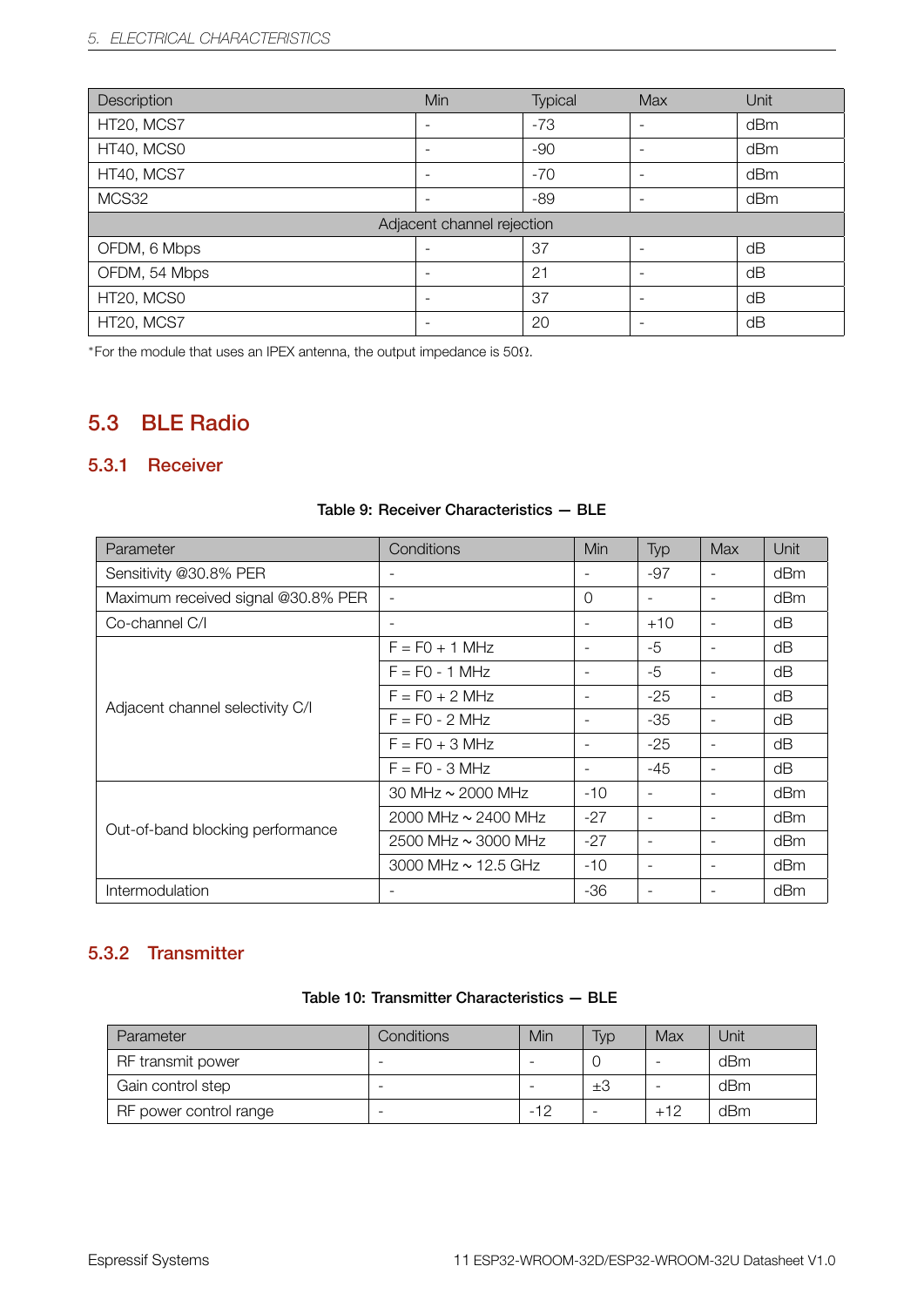| Parameter                        | Conditions               | Min                      | Typ                      | <b>Max</b>               | Unit                     |
|----------------------------------|--------------------------|--------------------------|--------------------------|--------------------------|--------------------------|
| Adjacent channel transmit power  | $F = F0 + 1 MHz$         | $\overline{\phantom{a}}$ | $-14.6$                  | $\overline{\phantom{a}}$ | dBm                      |
|                                  | $F = FO - 1 MHz$         | $\overline{\phantom{a}}$ | $-12.7$                  | $\overline{\phantom{a}}$ | dBm                      |
|                                  | $F = F0 + 2 MHz$         | $\overline{\phantom{a}}$ | $-44.3$                  | $\overline{\phantom{a}}$ | dBm                      |
|                                  | $F = F0 - 2 MHz$         | $\overline{\phantom{a}}$ | $-38.7$                  | $\overline{\phantom{a}}$ | dBm                      |
|                                  | $F = FO + 3 MHz$         | $\overline{\phantom{a}}$ | $-49.2$                  | $\overline{\phantom{a}}$ | dBm                      |
|                                  | $F = F0 - 3 MHz$         | $\sim$                   | $-44.7$                  | $\overline{\phantom{a}}$ | dBm                      |
|                                  | $F = FO + > 3 MHz$       | $\overline{\phantom{a}}$ | $-50$                    | $\overline{\phantom{a}}$ | dBm                      |
|                                  | $F = FO - > 3 MHz$       | $\overline{\phantom{a}}$ | -50                      | $\overline{\phantom{a}}$ | dBm                      |
| $\Delta f1$ avg                  |                          | $\overline{\phantom{a}}$ | $\overline{\phantom{a}}$ | 265                      | kHz                      |
| $\Delta f2$ max                  | $\overline{\phantom{a}}$ | 247                      | $\overline{\phantom{a}}$ | $\overline{\phantom{a}}$ | kHz                      |
| $\Delta f2$ avg $/\Delta f1$ avg | $\overline{\phantom{a}}$ | $\overline{\phantom{a}}$ | $-0.92$                  | $\overline{\phantom{a}}$ | $\overline{\phantom{a}}$ |
| <b>ICFT</b>                      | $\overline{\phantom{a}}$ | $\overline{\phantom{a}}$ | $-10$                    | $\overline{\phantom{a}}$ | kHz                      |
| Drift rate                       | $\overline{\phantom{a}}$ | $\overline{\phantom{a}}$ | 0.7                      | $\overline{\phantom{a}}$ | kHz/50 $\mu$ s           |
| Drift                            | $\overline{\phantom{a}}$ | $\overline{\phantom{a}}$ | 2                        | $\overline{\phantom{a}}$ | kHz                      |

## <span id="page-16-0"></span>5.4 Reflow Profile

<span id="page-16-1"></span>

Figure 2: Reflow Profile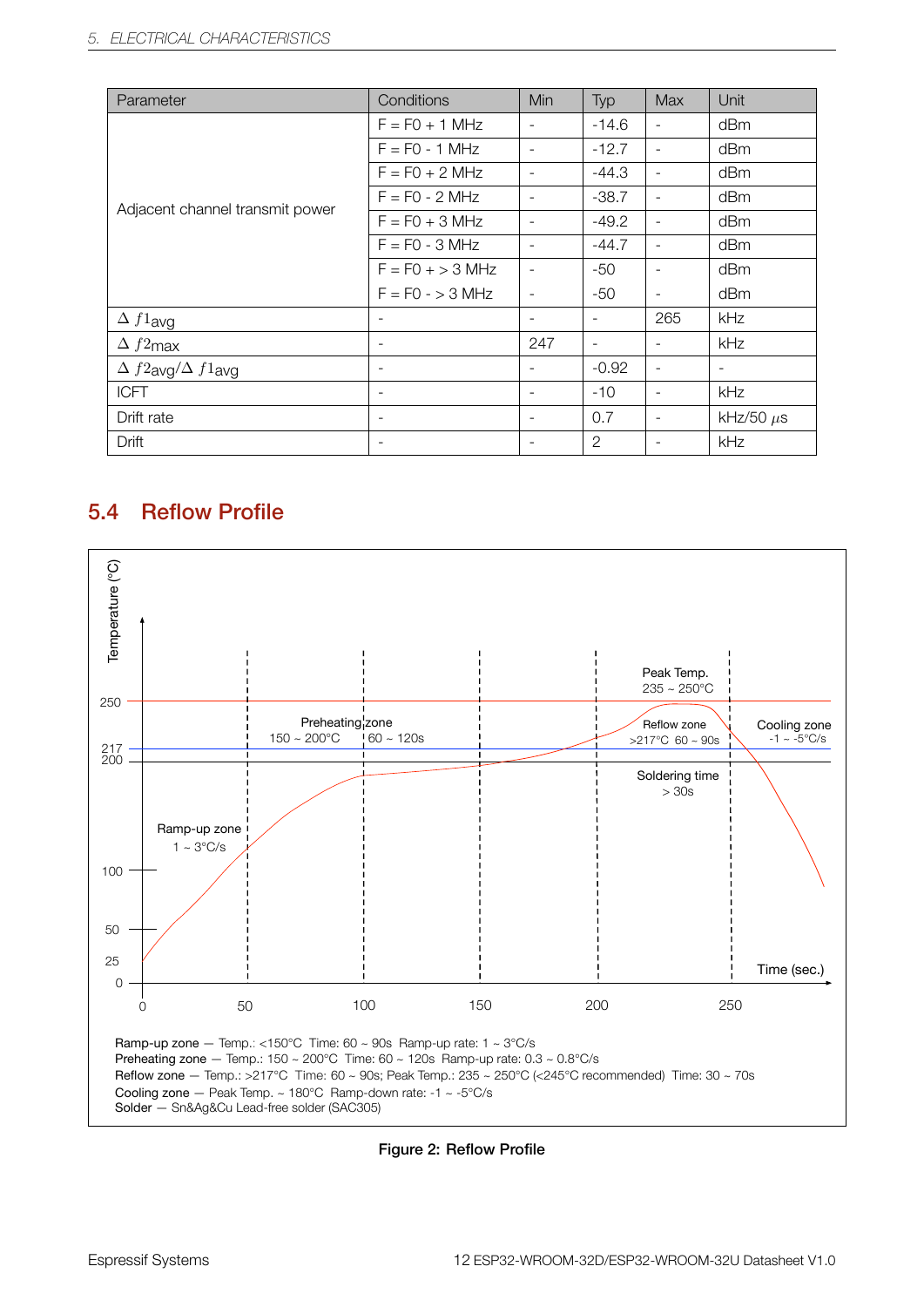

<span id="page-17-0"></span>Figure 3: ESP32-WROOM-32D Schematics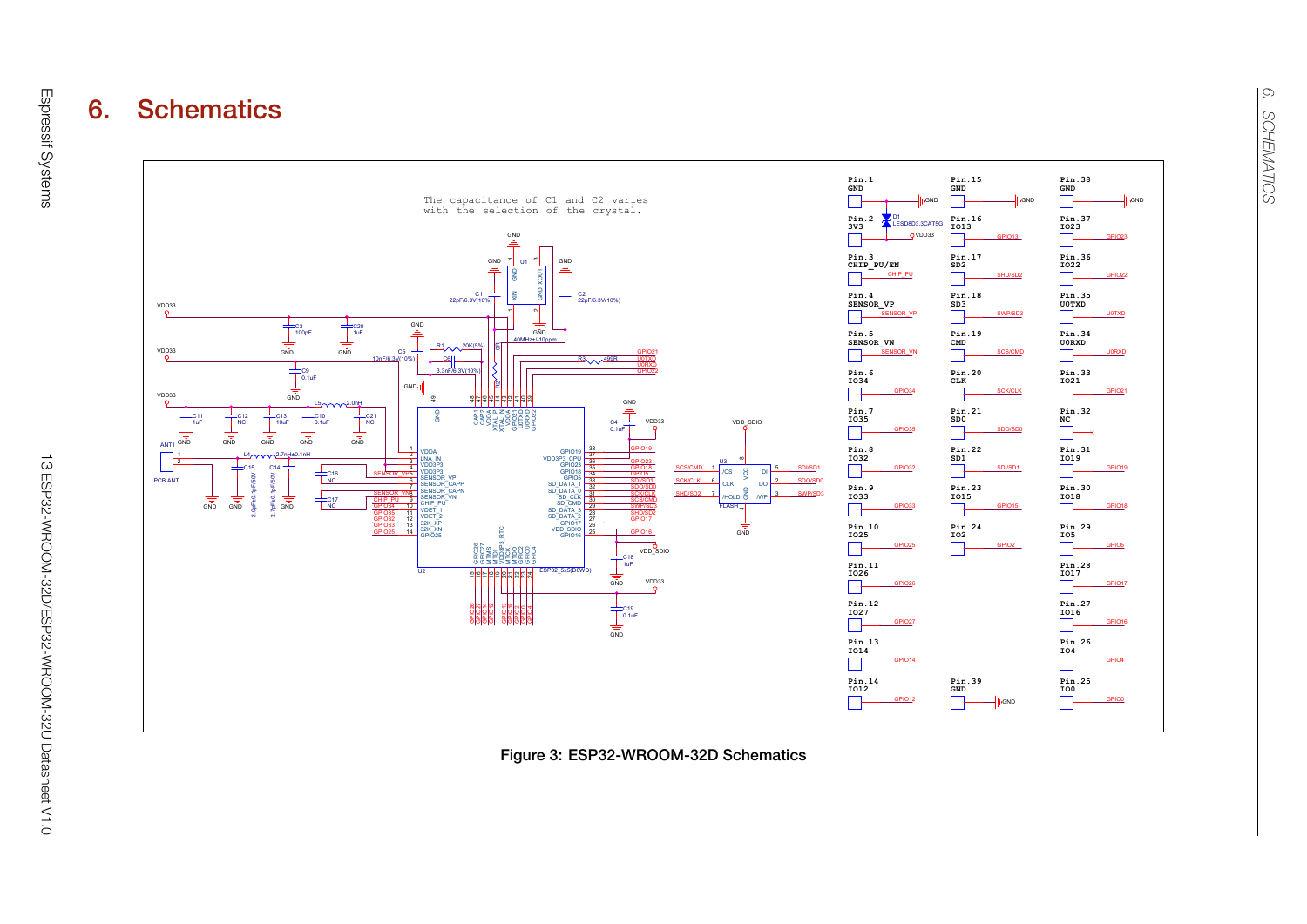

*6. SCHEMATICS*

**SCHEMATICS** 

 $\overline{\circ}$ 

<span id="page-18-0"></span>Figure 4: ESP32-WROOM-32U Schematics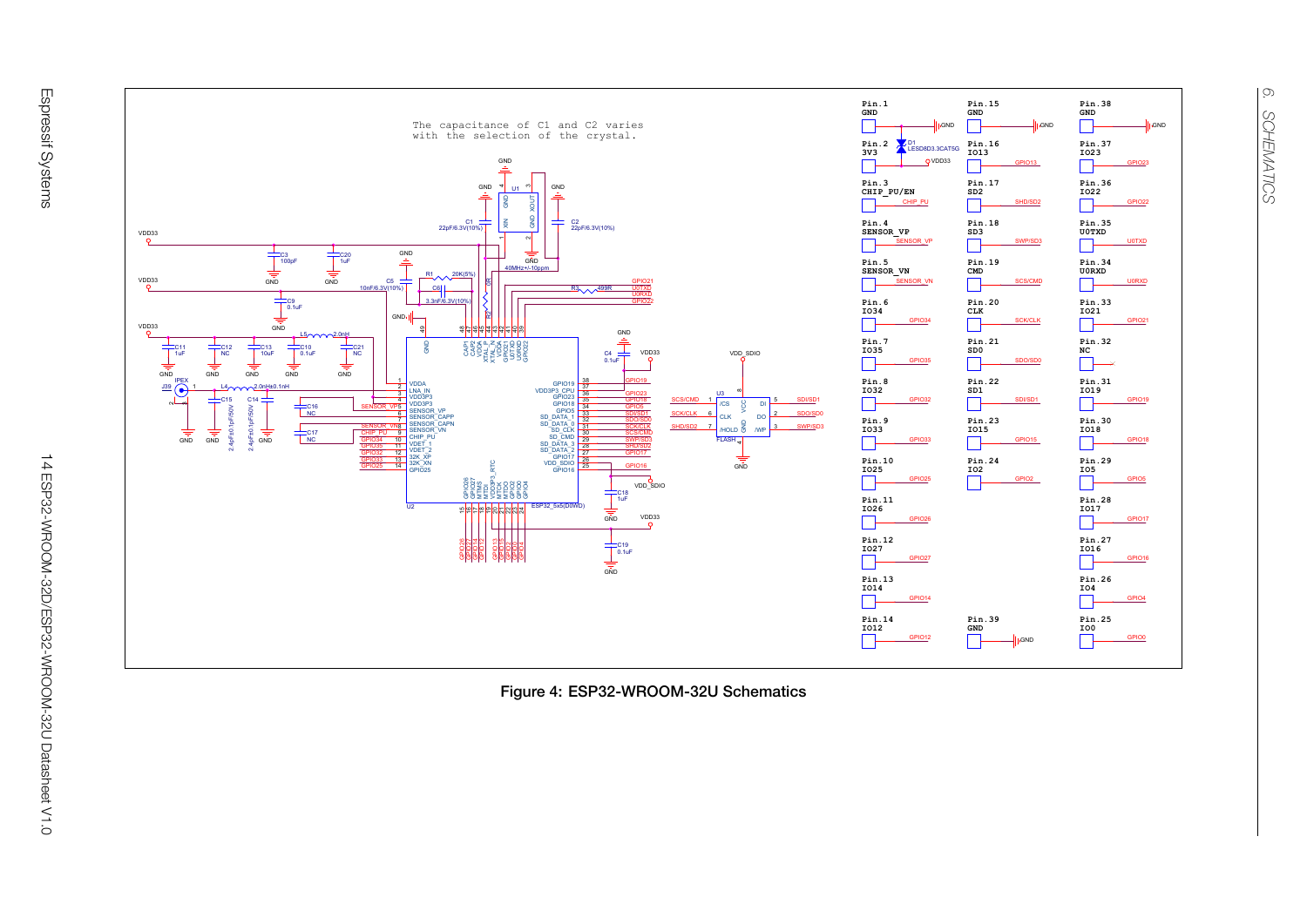

#### Figure 5: ESP32-WROOM-32D/ESP32-WROOM-32U Peripheral Schematics

#### Note:

<span id="page-19-0"></span>It is recommended that users do not solder Pad 39 to the base board. If users do want to solder it, they need to ensure that the correct quantity of soldering paste is applied.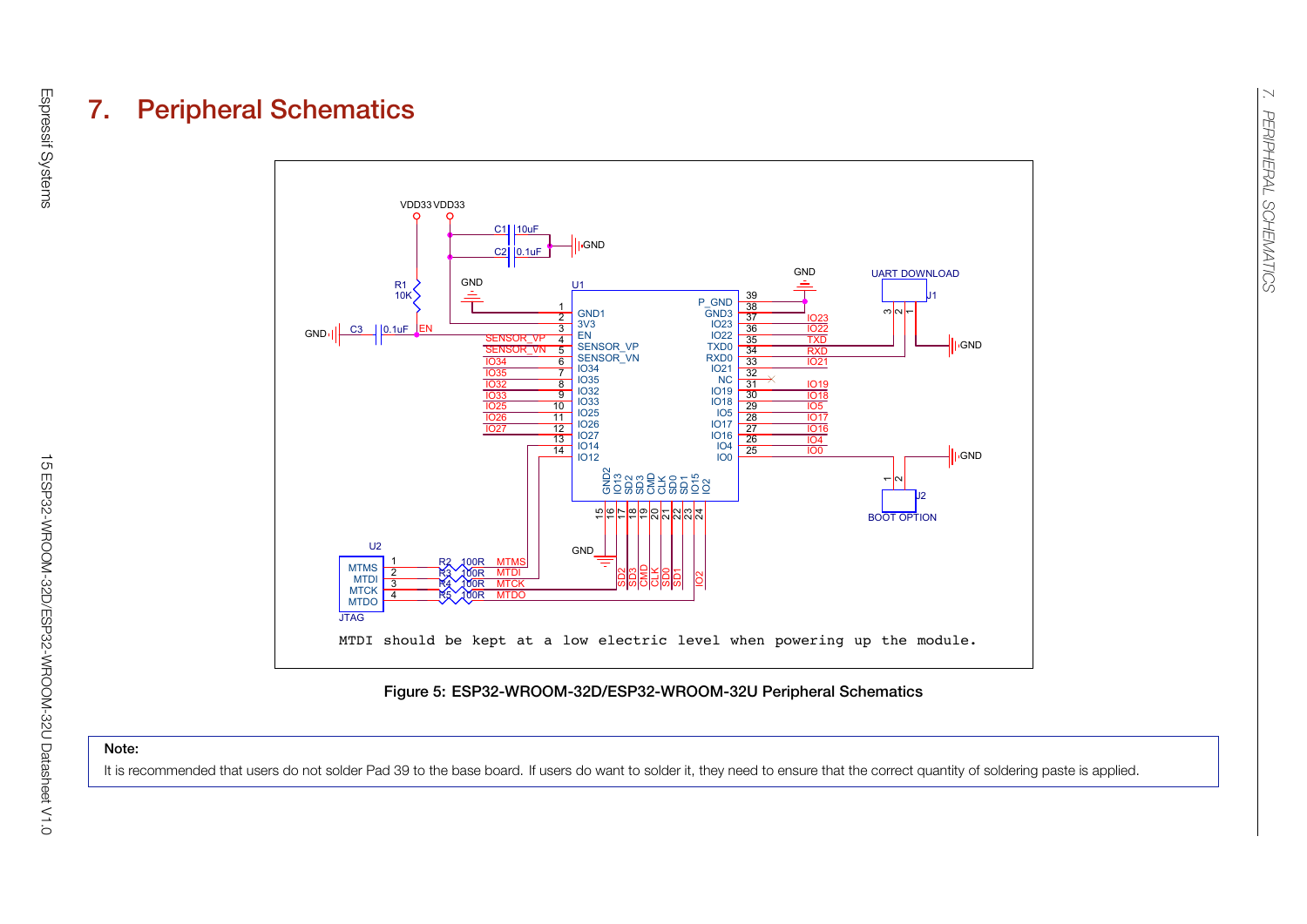



<span id="page-20-0"></span>All dimensions are in millimeters.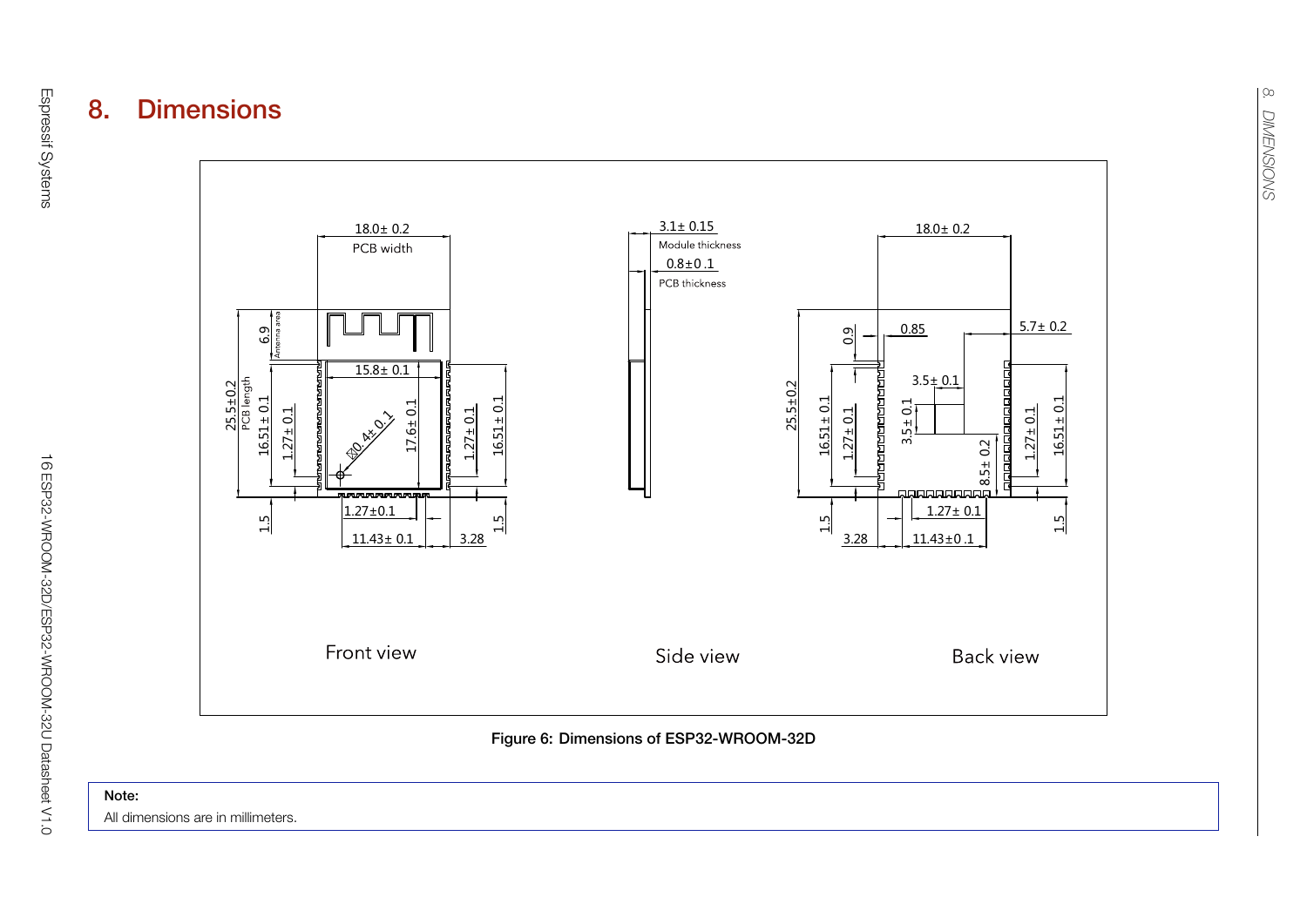

Figure 7: Dimensions of ESP32-WROOM-32U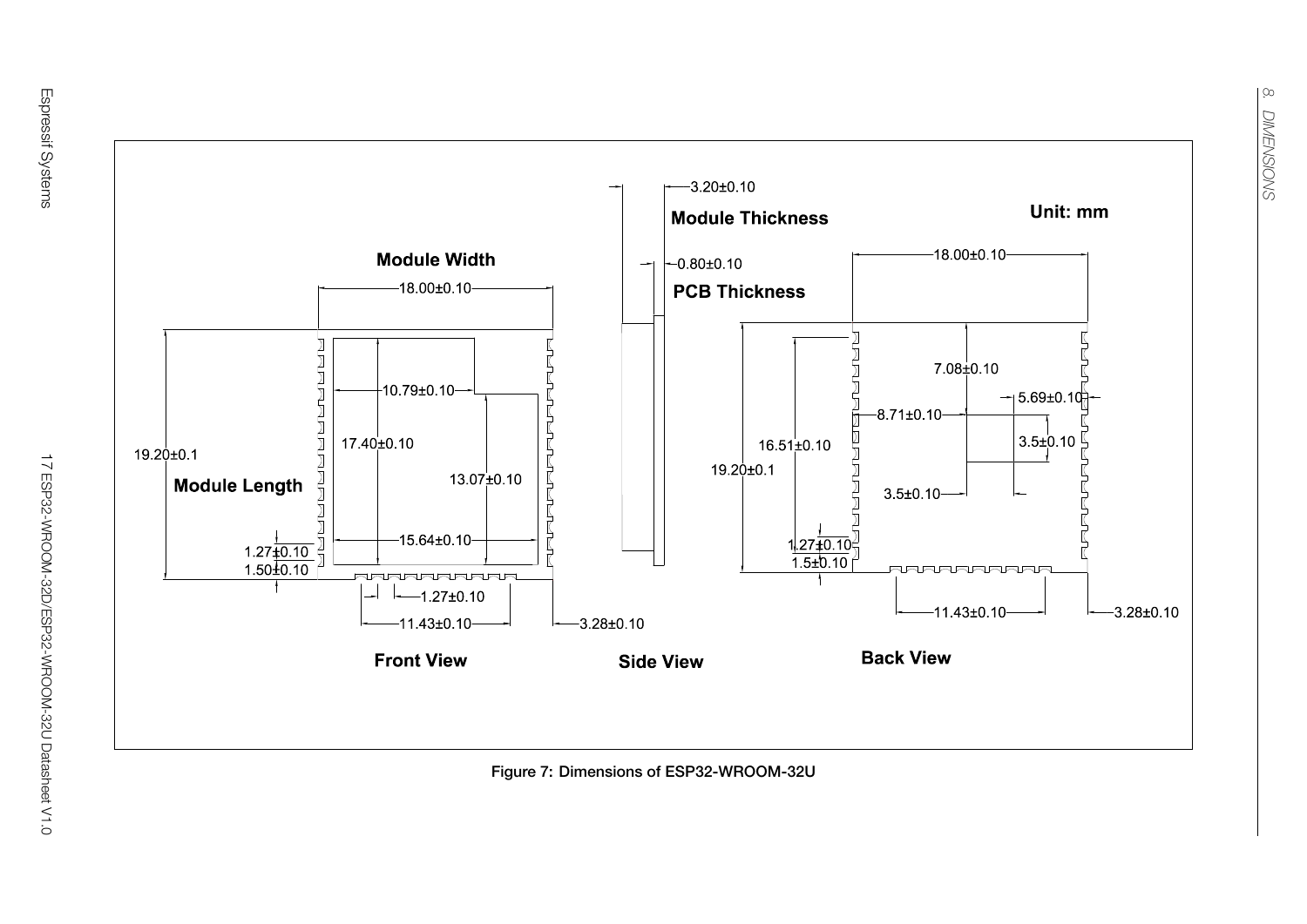# <span id="page-22-0"></span>9. U.FL Connector Dimensions



#### Figure 8: ESP32-WROOM-32U U.FL Dimensions

### Note:

All dimensions are in millimeters.